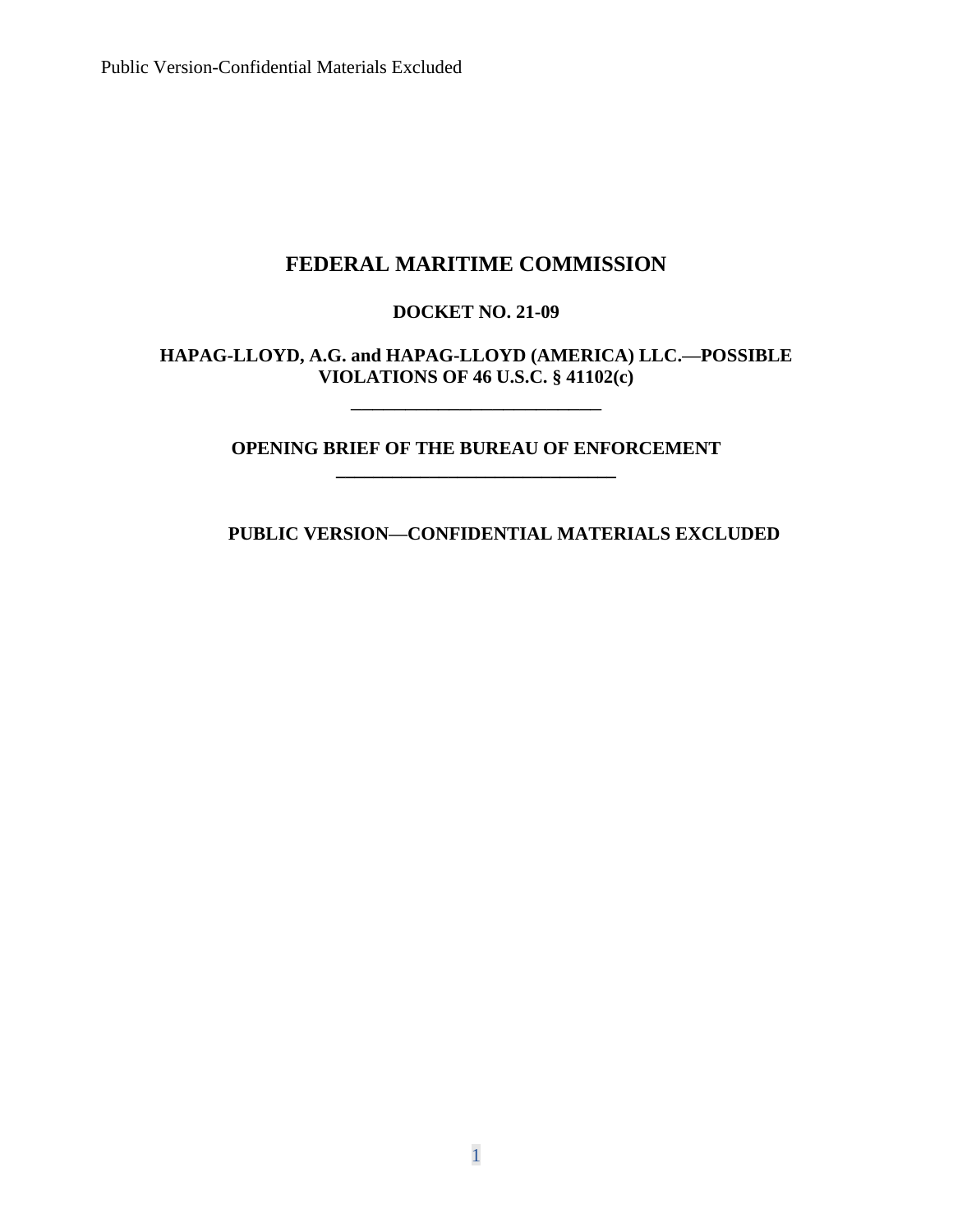# **TABLE OF CONTENTS**

| I.                                                                                        |  |
|-------------------------------------------------------------------------------------------|--|
| A.                                                                                        |  |
| <b>B.</b>                                                                                 |  |
| $\mathcal{C}$ .                                                                           |  |
| П.                                                                                        |  |
| A.                                                                                        |  |
| Respondent is a Common Carrier and Liable for the Actions of its Agent 17<br>1.           |  |
| Respondent Failed to Establish, Observe and Enforce Just and Reasonable Regulations<br>2. |  |
| Respondent's Failure to Establish, Observe and Enforce Just and Reasonable<br>a.          |  |
| $\mathbf b$ .                                                                             |  |
|                                                                                           |  |
|                                                                                           |  |
| iii. Practices are Related to or Connected with Receiving, Handling, Storing, or          |  |
| <b>B.</b>                                                                                 |  |
| 1.                                                                                        |  |
| 2.                                                                                        |  |
| 3.                                                                                        |  |
| $\overline{4}$ .                                                                          |  |
| 5.                                                                                        |  |
| $\mathcal{C}$ .                                                                           |  |
|                                                                                           |  |
|                                                                                           |  |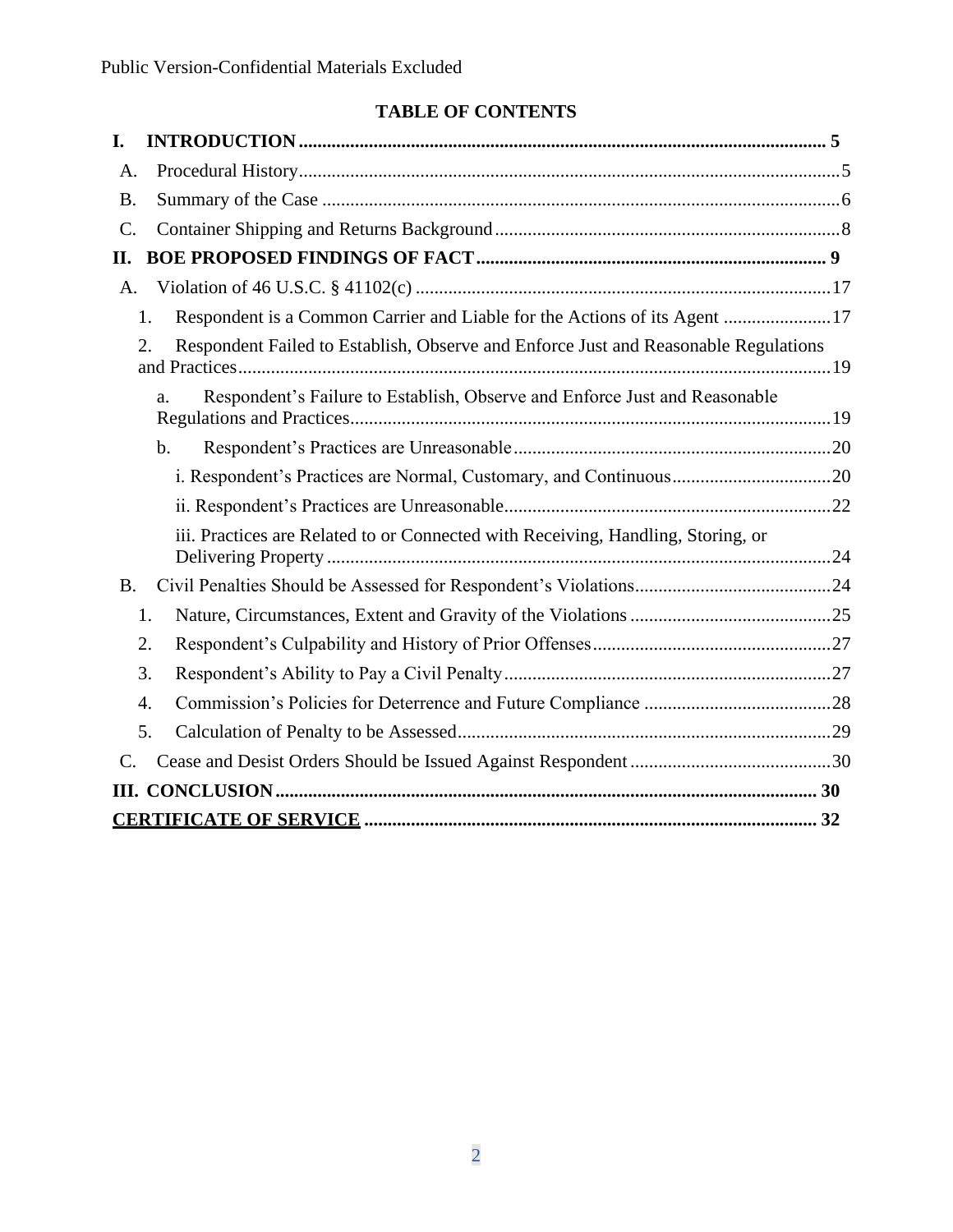## **TABLE OF AUTHORITIES**

## **Statutes**

46 U.S.C. § 40102 46 U.S.C. § 41102 46 U.S.C. § 41107 46 U.S.C. § 41302

## **Cases**

*Volkswagenwerk Aktiengesellschaft v. Fed. Mar. Comm'n*, 390 U.S. 261, 282 (1968)

*NECA-IBEW Rockford Local Union 364 Health and Welfare Fund v. A.A. Drug Co.*, 736 F.3d 1054, 1059 (7th Cir. 2013)

*United States v. Dish Network LLC*, 954 F.3d 970, 976 (7th Cir. 2020)

## **Administrative**

*Distribution Servs. Ltd. v. Trans-Pac. Freight Conference of Japan and Its Member Lines*, 24 S.R.R. 714, 722 (FMC 1988)

*Investigation of Free Time Practices, Port of San Diego*, 9 F.M.C. 524, 547 (FMC 1966)

Fed. Mar. Comm'n, *Report*, *U.S. Container Port Congestion & Related International Supply Chain issues: Causes, Consequences & Challenges* (*FMC Congestion Report*) (July 2015)

*West Gulf Maritime Assc. V. Port of Houston Authority*, 22 FMC 420 (FMC 1980)

*European Trade Specialists v. Prudential-Grace Lines*, 19 S.R.R. 59, 63 (FMC 1979)

*Intercoastal Investigation*, 1935, 1 U.S.S.B.B. 400, 432 (1935)

*Kawasaki Kisen Kaisha, Ltd v. The Port Authority of New York and New Jersey*, Docket 11-12 at 18 (Order Affirming Dismissal of Complaint) (FMC Nov. 20, 2014

*Secretary of the Army v. Port of Seattle*, 24 S.R.R. 595, 602 (FMC 1987)

*TCW, Inc. v. Evergreen Shipping Agency (America) Corp. & Evergreen Line Joint Services Agreement*, Docket no. 1966(I) (FMC 2021).

*Equality Plastics, Inc. and Leading Forwarders, Inc.—Possible Violations of Section 16 First Paragraph, Shipping Act, 1916,* 17 F.M.C. 217 (FMC 1973).

*Pacific Champion Express Co., Ltd. — Possible Violations of Section 10(b)(1) of the Shipping Act of 1984*, 28 S.R.R. 1185, 1192 (ALJ 1999)

*Ever Freight Int'l Ltd., et al.- Possible Violations of Sections 10(a)(l) and 10(b)(l) of the Shipping Act of 1984*, 28 S.R.R. 329, 333 (ALJ 1998).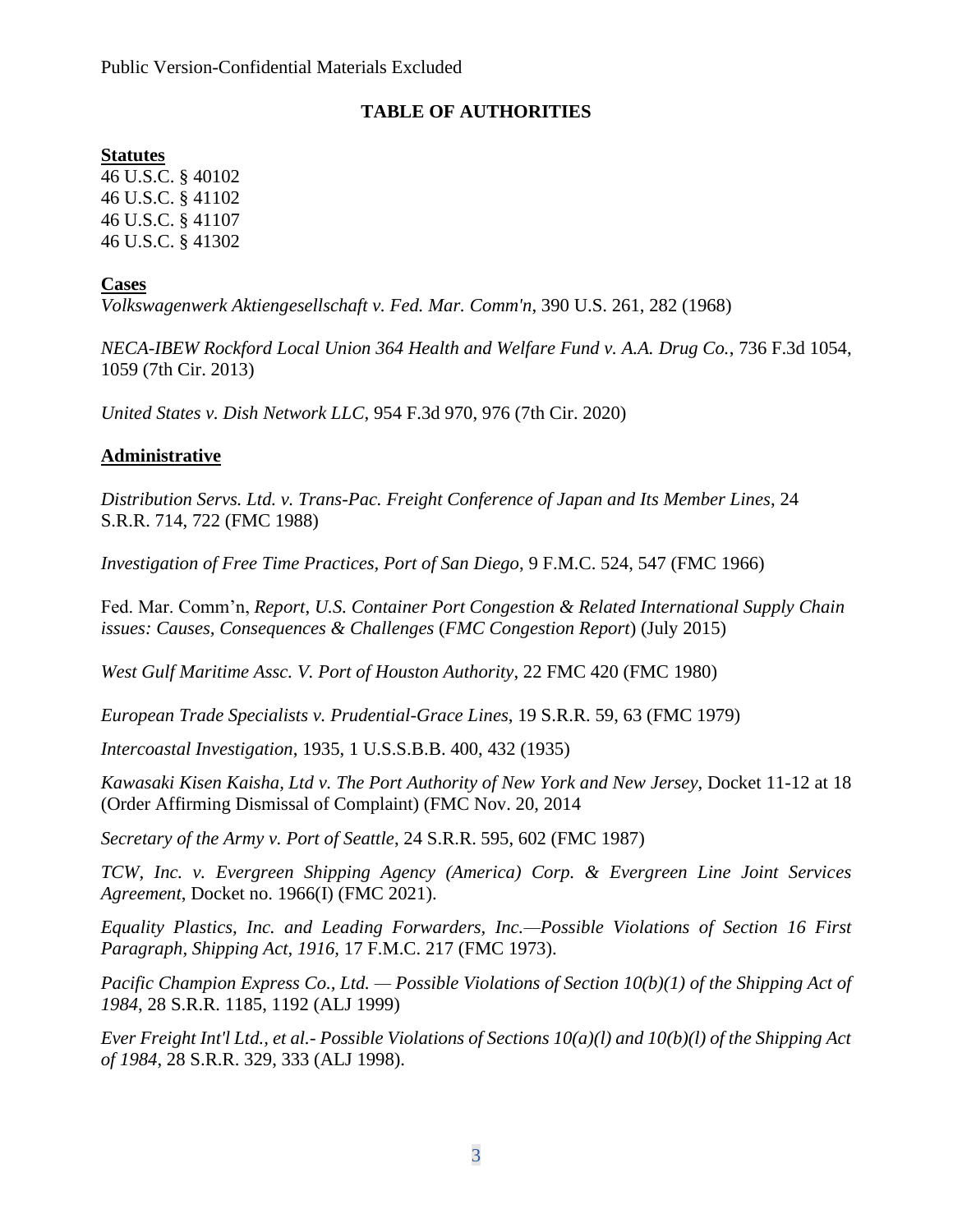*Brokerage on Shipments of Ocean Freight—Max LePack, Jack Pollack, Phyllis Pollack, Lynne Forwarding Inc., United Export Clothing Co., Inc., Bimor Textile Company, Inc.*, 5 F.M.B. 435 (FMB 1958).

## **Rules**

46 C.F.R. § 545.4 46 C.F.R. § 545.5 46 C.F.R. § 502.63 46 C.F.R. § 506.4 46 C.F.R. § 506.5

## **Other**

85 Fed. Reg. 48850 85 Fed. Reg. 29638 83 Fed. Reg. 64478 85 Fed. Reg. 29639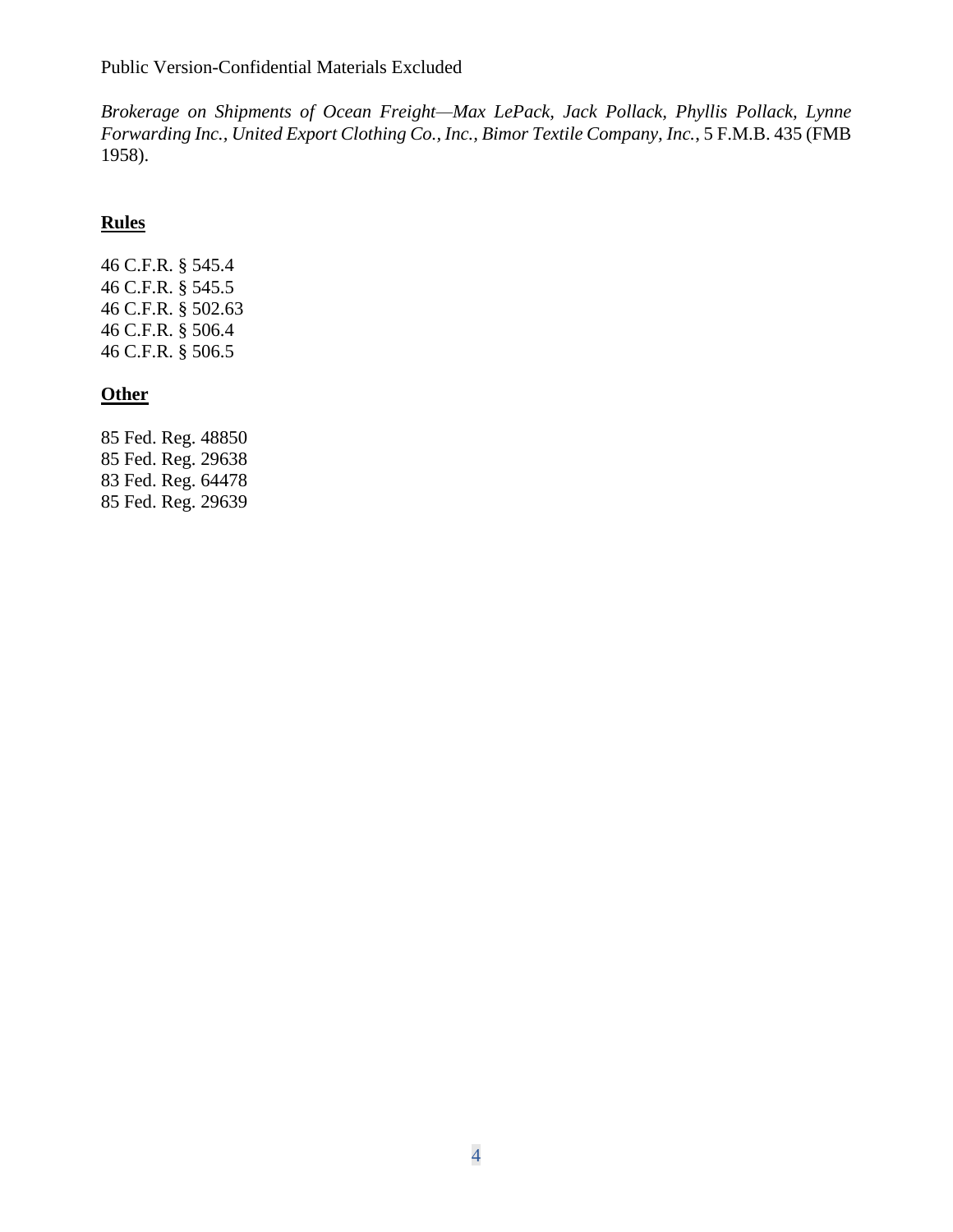### **I. INTRODUCTION**

This proceeding involves the obstacles a motor carrier faces when returning empty containers (empties) to vessel-operating common carriers (VOCCs). The primary legal issue is the interpretation of 46 C.F.R. § 545.5 and what constitutes an unjust and unreasonable practice with respect to detention charges. Although this proceeding asks the court to resolve novel legal issues, the facts of the proceeding, the Shipping Act of 1984, 46 U.S.C. § 40101 et seq (2019) and the Commission's regulations, and case law show that Respondents Hapag-Lloyd AG and Hapag-Lloyd (America) LLC (collectively, Hapag-Lloyd or Respondent) acted knowingly and willfully in contravention of published law.

### **A. Procedural History**

On November 10, 2021, the Federal Maritime Commission (FMC or Commission) initiated this proceeding by issuing an Order of Investigation and Hearing (Order of Investigation & Hearing or Investig. & Hr'g), served on November 10, 2021 pursuant to 46 U.S.C.  $\S$ § 41102(c), 41302(a), and 46 C.F.R. § 502.63. Investig. & Hr'g at 5. The Commission ordered this proceeding to determine whether Hapag-Lloyd, A.G. and/or Hapag-Lloyd (America) LLC have violated Section 41102(c) of the Shipping Act by failing to establish, observe, and enforce just and reasonable regulations and practices relating to its assessment of charges on containers when return locations with corresponding appointments were unavailable. *Id.*

The Commission further designated Hapag Lloyd, A.G. and Hapag-Lloyd (America) LLC as Respondents and the Bureau of Enforcement (BOE) as a party to this proceeding. *Id.* at 5–6. The proceeding was then placed before the Commission's Office of Administrative Law Judges and assigned to the Honorable Erin Wirth (ALJ). *Id.* at 5; Order Designating Administrative Law Judge, FMC Docket No. 21-09 (Nov. 17, 2021).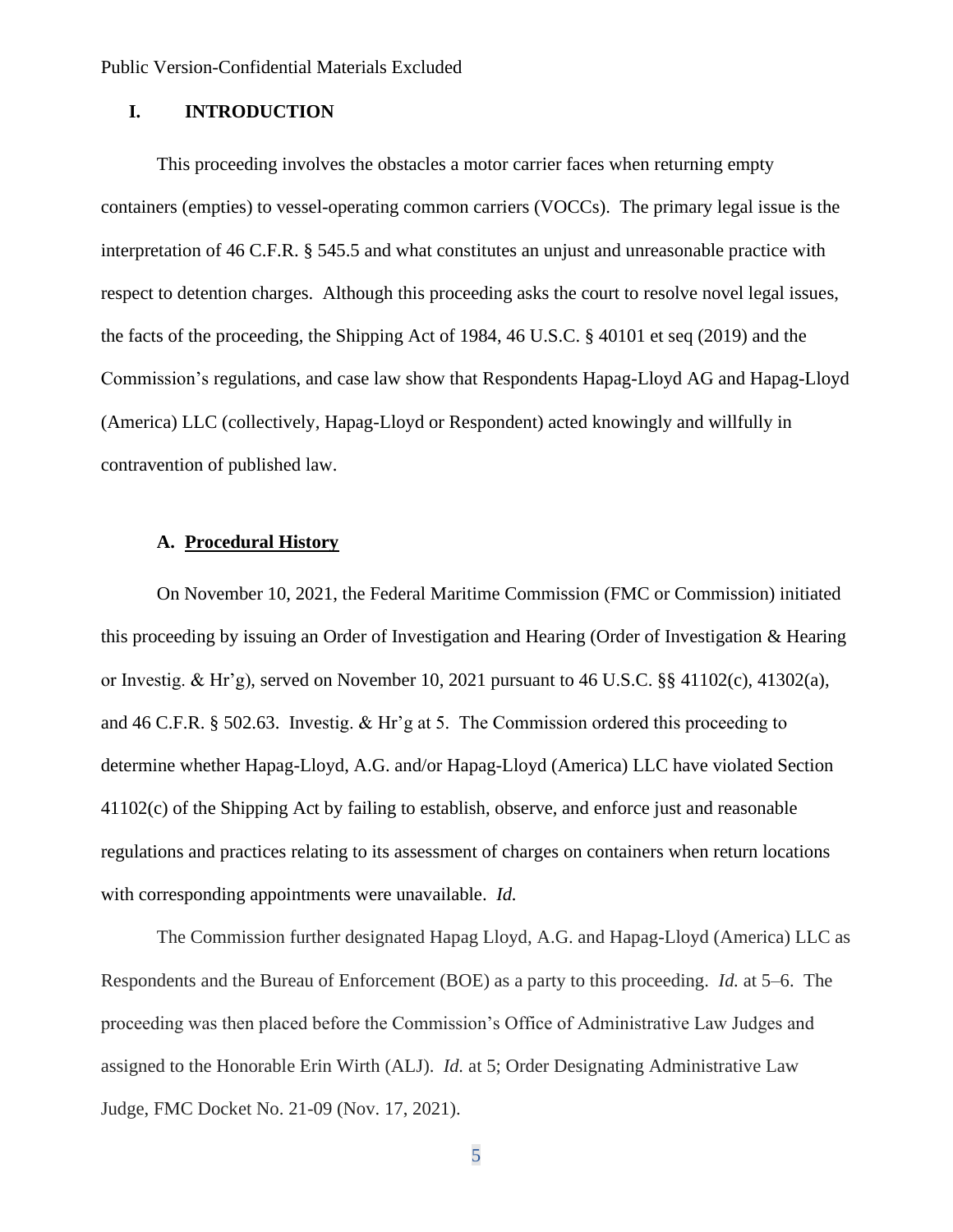The Scheduling Order established that Hapag-Lloyd's and BOE's (the Parties) discovery period was to end on March 4, 2022 and that BOE's brief, findings of fact, and appendix were to be filed on March 11, 2022. Scheduling Order, FMC Docket No. 21-09 (Jan. 6, 2022). The Parties actively participated in good faith throughout the discovery process. BOE now submits its brief, including findings of fact, and the appendix pursuant to the Scheduling Order.

### **B. Summary of the Case**

Section 41102(c) of Title 46 of the United States Code provides that "[a] common carrier, marine terminal operator, or ocean transportation intermediary may not fail to establish, observe, and enforce just and reasonable regulations and practices relating to or connected with receiving, handling, storing, or delivering property." 46 U.S.C. § 41102(c).

On May 18, 2020, the Commission published an interpretive rule providing guidance as to what it may consider in assessing whether a detention practice is unjust or unreasonable. 46 C.F.R. § 545.5(c)(1); 85 FR 48850 (May 18, 2020) *also available at* 

https://www2.fmc.gov/readingroom/docs/19-05/19-05\_fnl\_rul\_fr.pdf/. This guidance applies to

practices and regulations relating to demurrage and detention for containerized cargo. For purposes of this rule, the terms demurrage and detention encompass any charges, including "per diem," assessed by ocean common carriers, marine terminal operators, or ocean transportation intermediaries ("regulated entities") related to the use of marine terminal space (e.g., land) or shipping containers, not including freight charges.

46 C.F.R. § 545.5(b). In terms of reasonableness, 46 C.F.R. § 545.5(c)(1) states "in assessing the reasonableness of demurrage and detention practices and regulations, the Commission will consider the extent to which demurrage and detention are serving their intended primary purposes as financial incentives to promote freight fluidity." The Commission made clear that "the guidance on the incentive principle, demurrage and detention policies, and that transparent terminology would apply in situations involving exports." *Final Rule: Interpretive Rule on Demurrage and Detention*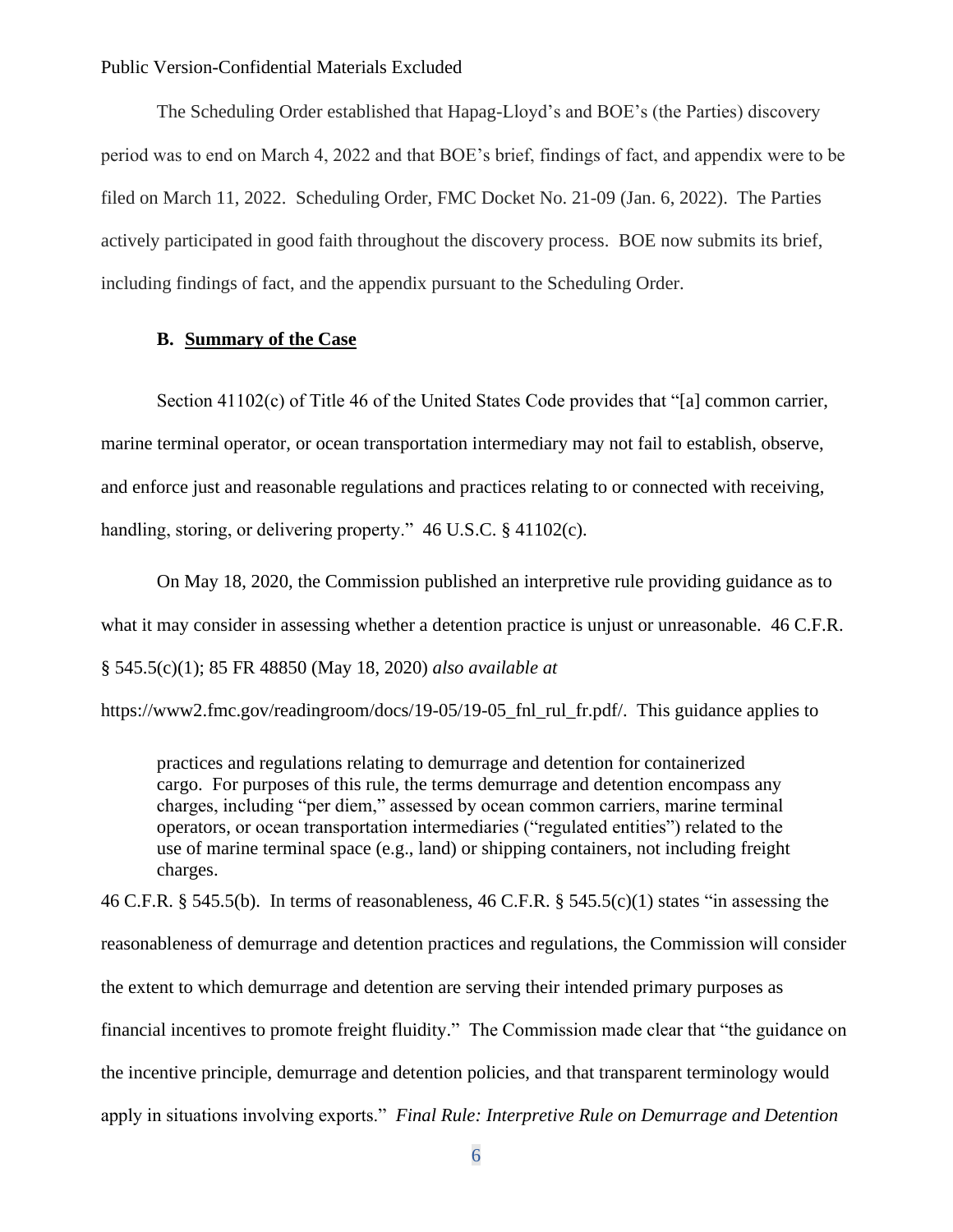*under the Shipping Act* (*Interpretive Rule*), 85 Fed. Reg. 29638, 29650 (Fed. Mar. Comm'n May 18, 2020)

In the final rule, the Commission noted the well-established principle that under  $\S$  41102(c), a regulation or practice must be tailored to meet its intended purpose. *Interpretive Rule*, 85 Fed. Reg. at 29651 (citing *Distribution Services, Ltd. V. Trans-Pacific Freight Conference of Japan and its Member Lines*, 1988 FMC LEXIS 52, 17 (FMC 1988)). Even if a practice has a valid purpose, if it goes beyond what is necessary to achieve that purpose, it may still be unreasonable. *Id.*

Section 41102(c) derives from Section 17 of the 1916 Act, which was described by the Commission as requiring a practice to be "fit and appropriate to the end in view." *Investigation of Free Time Practices, Port of San Diego*, 9 F.M.C. 524, 547 (FMC 1966). Courts have also included within the standard of reasonableness, "whether the charge levied is reasonably related to the service rendered." *Volkswagenwerk Aktiengesellschaft v. Fed. Mar. Comm'n*, 390 U.S. 261, 282 (1968). This reasonableness requirement extends to carrier practices relating to demurrage and detention. These are fees imposed by carriers on shippers and others (such as truckers) for use of the carrier's containers, or, in some instances, imposed by carriers on shippers and others for use of marine terminal land. Fact Finding Investigation No. 28 Order of Investigation at 2 (Mar. 5, 2018) https://www2.fmc.gov/readingroom/docs/FF%20No.%2028/ff-28\_ord2.pdf/; 46 C.F.R. § 545.5(b).

The documentation BOE received for eleven containers substantiates that Hapag-Lloyd issued invoices for detention charges when, for multiple free days, and/or multiple days under detention, Hapag-Lloyd offered no return locations or appointments were unavailable at the designated return location for the subject containers. The invoiced party provided Hapag-Lloyd with screenshots verifying these restrictions and requested a waiver. BOE Exhibit A, Hapag-Lloyd Dispute Emails at 1, 3 5, 7,9, 10–11, 13–14, 19; *see also* BOE Exhibit M, Hapag-Lloyd Dispute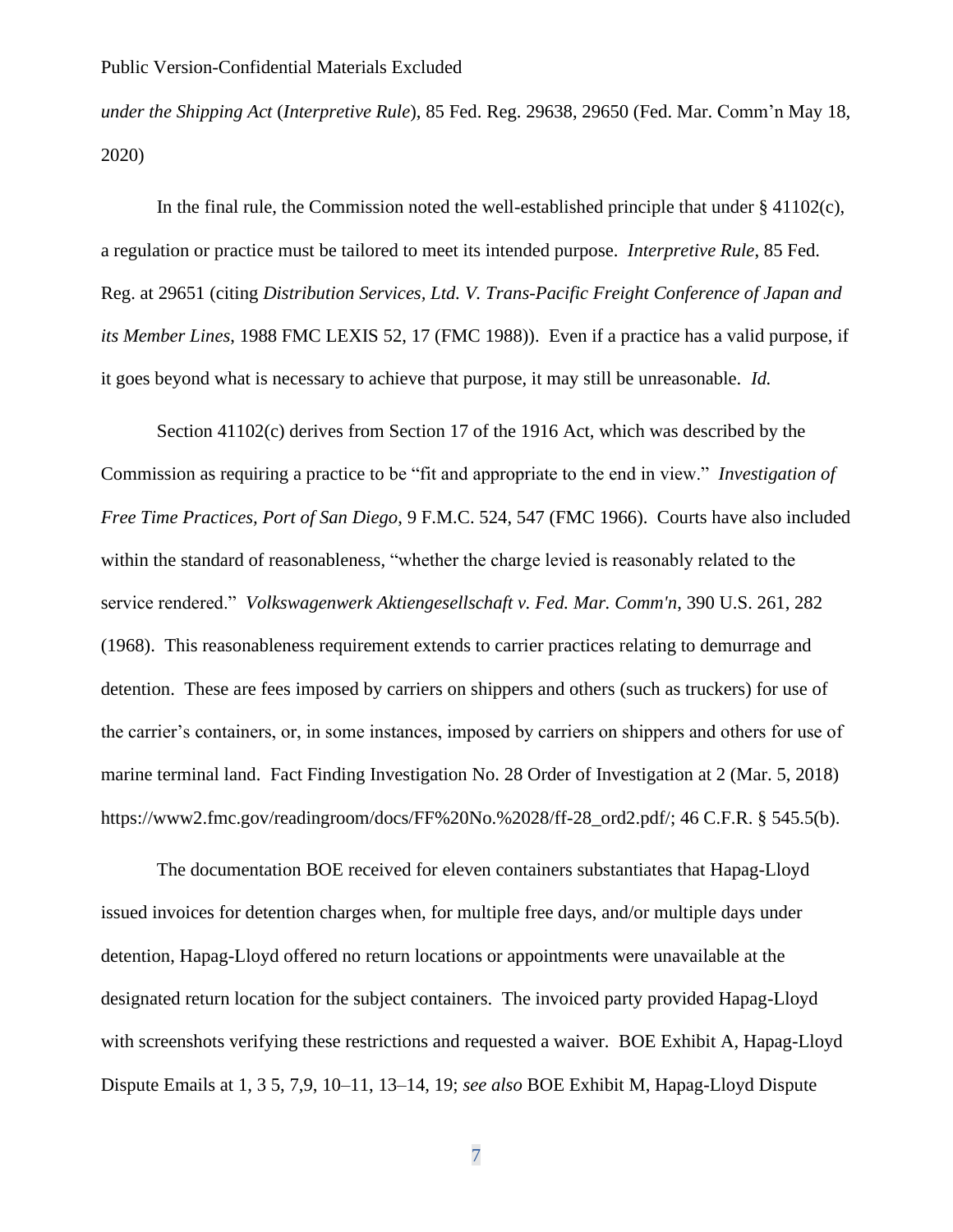Screenshots. Further, Hapag-Lloyd denied the request to waive the charges. BOE Exhibit A, Hapag-Lloyd Dispute Emails at 2, 4, 6, 8, 9–10, 12, 15–18. Its justification was that Hapag-Lloyd was unable to waive the charges because it does not control the appointment system. *Id.* This rationalization meets neither of the purposes of detention charges nor reflects the Interpretive Rule's guidance. Therefore, pursuant to  $\S 41102(c)$ , Respondent's actions are an unreasonable practice.

### **C. Container Shipping and Returns Background**

In a typical container shipping transaction, the throughput of cargo and equipment is dependent on a motor carrier returning the VOCC's empty container (hereinafter, "empty" or "empties") to a designated marine terminal or depot. Fed. Mar. Comm'n, *Report*, *U.S. Container Port Congestion & Related International Supply Chain issues: Causes, Consequences & Challenges* (*FMC Congestion Report*) at 75 (July 2015), https://www.fmc.gov/wpcontent/uploads/2019/04/PortForumReport\_FINALwebAll.pdf; *Interpretive Rule*, 85 Fed. Reg. 29638, 29649 n.173 (Fed. Mar. Comm'n May 18, 2020) ("steamship line holds the motor carrier responsible until [the container] has a secured appointment and terminate the container.") Motor carriers tasked with returning empties have an allotted amount of time to return their empty container (free time). FMC Congestion Report at 75. If the empty container is returned outside of the allotted time span, the motor carrier is charged a detention or per diem fee (hereinafter, detention). *Id.*

A motor carrier must coordinate with the VOCC to successfully return empty containers. *See generally, Interpretive Rule*, 85 Fed. Reg. at 29655. A motor carrier typically does not have any service contracts with a VOCC. *Id.* at 29662 n. 381. But upon the direction of the VOCC, a motor carrier must check with one or more marine terminal operators (MTO) with whom the VOCC may have a terminal service agreement so that the motor carrier may return the empty. BOE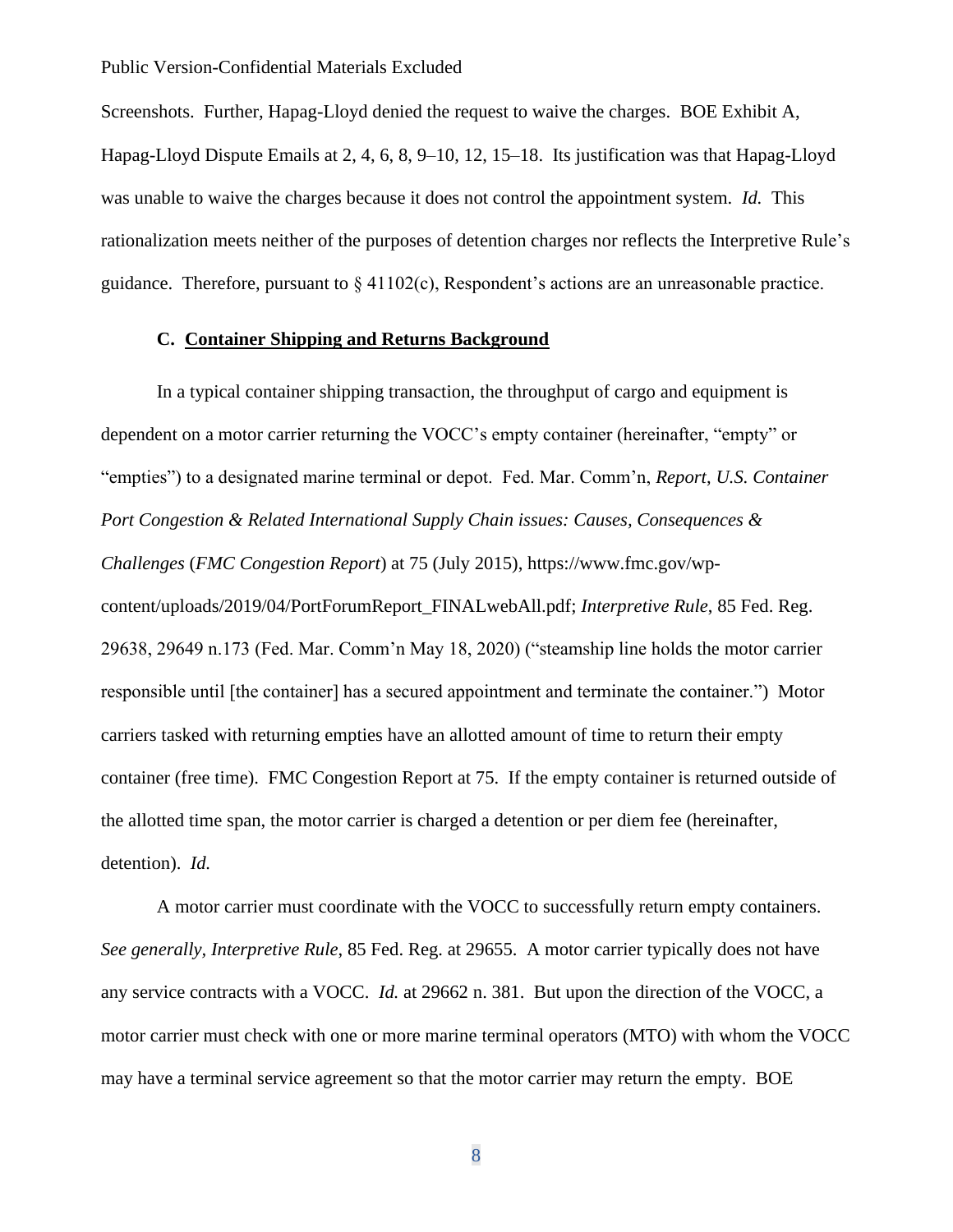Exhibit B, Cruz Dep. Tr. at 21. To return an empty at most MTOs in the ports of Los Angeles and Long Beach (collectively, LALB), a motor carrier must make an appointment with the MTO's terminal operating system and check the MTO's website to determine if that terminal is accepting empties for that particular VOCC depending on the size and type of container. *Id.*; *see also* BOE Exhibit C, V.S. Gabriel Padilla at 2; Exhibit D Second V.S. Gabriel Padilla at 1.

A motor carrier may be barred from returning an empty if there is a lack of appointments at the VOCC's designated MTO. BOE Exhibit B, Cruz Dep. Tr. at 29; BOE Exhibit C, V.S. Gabriel Padilla at 2; BOE Exhibit D, Second V.S. Gabriel Padilla at 1. This can happen if all the appointments for a certain time have already been booked or if the MTO cannot accept certain containers due to the VOCC's dictated restrictions or dual transaction restrictions.<sup>1</sup> BOE Exhibit C, V.S. Gabriel Padilla at 2–3; BOE Exhibit D Second V.S. Gabriel Padilla at 1. One day of free time, or time in detention, will have lapsed if a motor carrier is barred from returning an empty due to the above conditions. Investig. & Hr'g at 3–4. If a motor carrier is barred from returning an empty for more than the allotted free time and exceeds the allotted free time, the VOCC will send an invoice to the motor carrier for each day beyond the free days to which the empty container was entitled. *Id.* The motor carrier may either pass along the detention charge to its customer or dispute the charge. BOE Exhibit C, Cruz Dep. Tr. at 23–24.

This dispute process and the resolution of such disputes is at issue here.

#### **II. BOE PROPOSED FINDINGS OF FACT**

BOE PFF1. The Federal Maritime Commission issued its interpretive rule regarding detention and demurrage on April 28, 2020. 46 C.F.R. § 545.5(a); *See also Interpretive Rule*, 85 Fed. Reg 29638.

 $<sup>1</sup>$  A dual transaction is where a motor carrier drops off a container and then picks up a container in the same transaction.</sup> As opposed to a single transaction when a motor carrier may only pick up or drop off.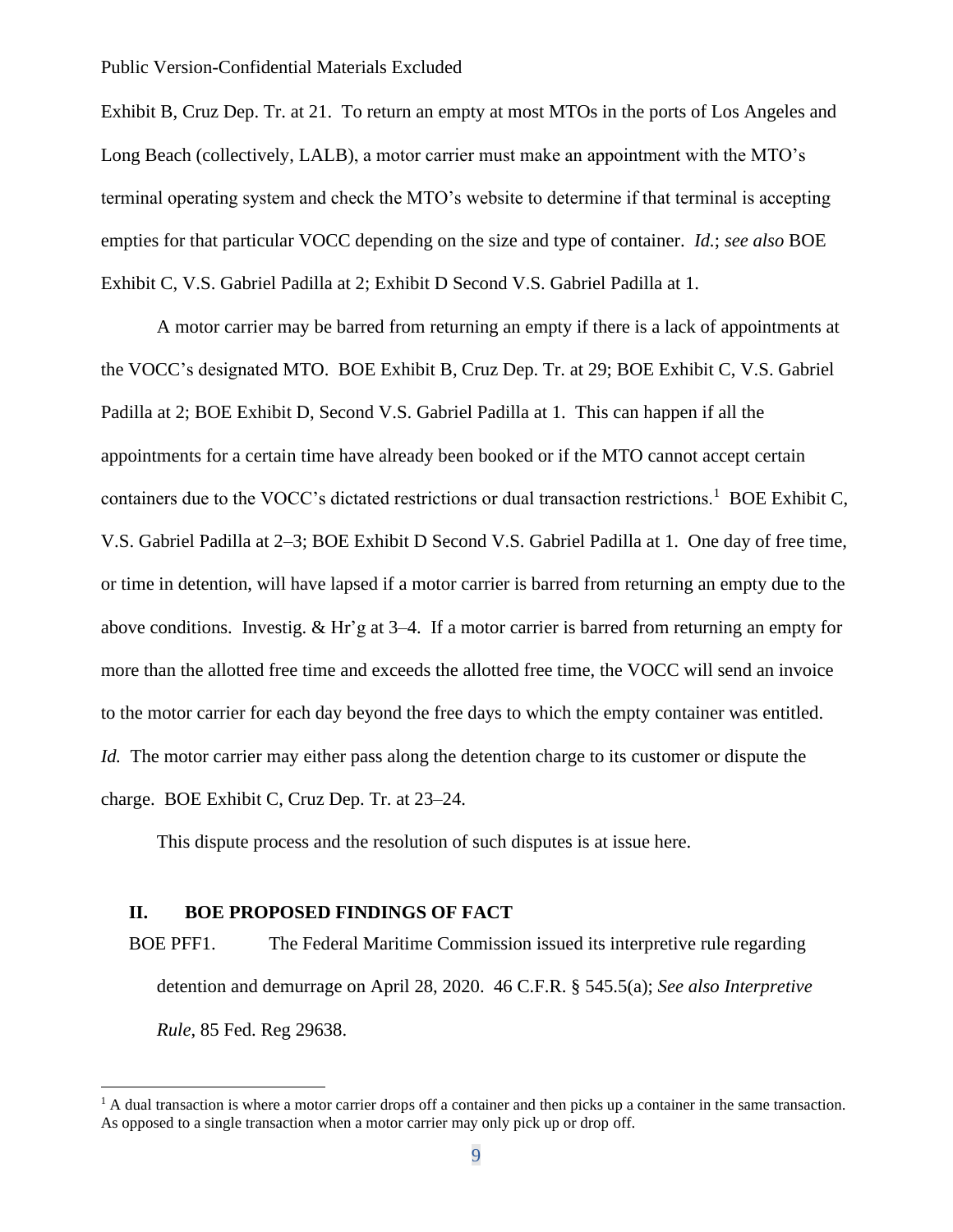- BOE PFF2. The Interpretive Rule was published in the Federal Register on May 18, 2020. *Interpretive Rule*, 85 Fed Reg at 29638.
- BOE PFF3. Hapag-Lloyd was a regulated entity of the FMC on April 28 and May 18, 2020 and was made aware of the interpretive rule and had knowledge of its contents. BOE Exhibit E, Response of Hapag-Lloyd, A.G. and Hapag-Lloyd (America) LLC to Bureau of Enforcement's First Request for Admission (Hapag-Lloyd RFA).
- BOE PFF4. Hapag-Lloyd was aware of the Interpretive Rule for at least one year before the present controversy occurred in the Spring and Summer of 2021. Investig. & Hr'g at 4.
- BOE PFF5. Hapag-Lloyd, AG is a vessel-operating common carrier (VOCC) headquartered in Hamburg, Germany at Postfach, 102626, Ballindamm 25, 2000 Hamburg 1, Germany. Investig. & Hr'g at 2–3.
- BOE PFF6. Hapag-Lloyd (America) LLC operates as Hapag-Lloyd AG's agent in the United States and has offices at 5515 Spalding Drive, Peachtree Corners, GA 30092. BOE Exhibit F, *Resp. of Hapag-Lloyd, A.G. and Hapag-Lloyd (America) LLC to Bureau of Enforcement's Third Interrogs. Request for Production of Documents* at 1, FMC Docket No. 21-09.
- BOE PFF7. Hapag-Lloyd AG is a common carrier as defined by 46 U.S.C. § 40102(7). BOE Exhibit E, Hapag-Lloyd RFA at 1.
- BOE PFF8. Hapag-Lloyd AG provides ocean transportation for property to and from LALB and foreign countries. *Id.* at 2.
- BOE PFF9. Hapag-Lloyd AG receives, handles, stores and delivers property at West Basin Container Terminal (WBCT); TraPac Terminal, LLC (TraPac); Yusen Terminals LLC (YTI); SSA Terminal at Pier A (Pier A); International Transportation Service, Inc.; and Total Terminals, Inc. (TTI). *Id.* at 3.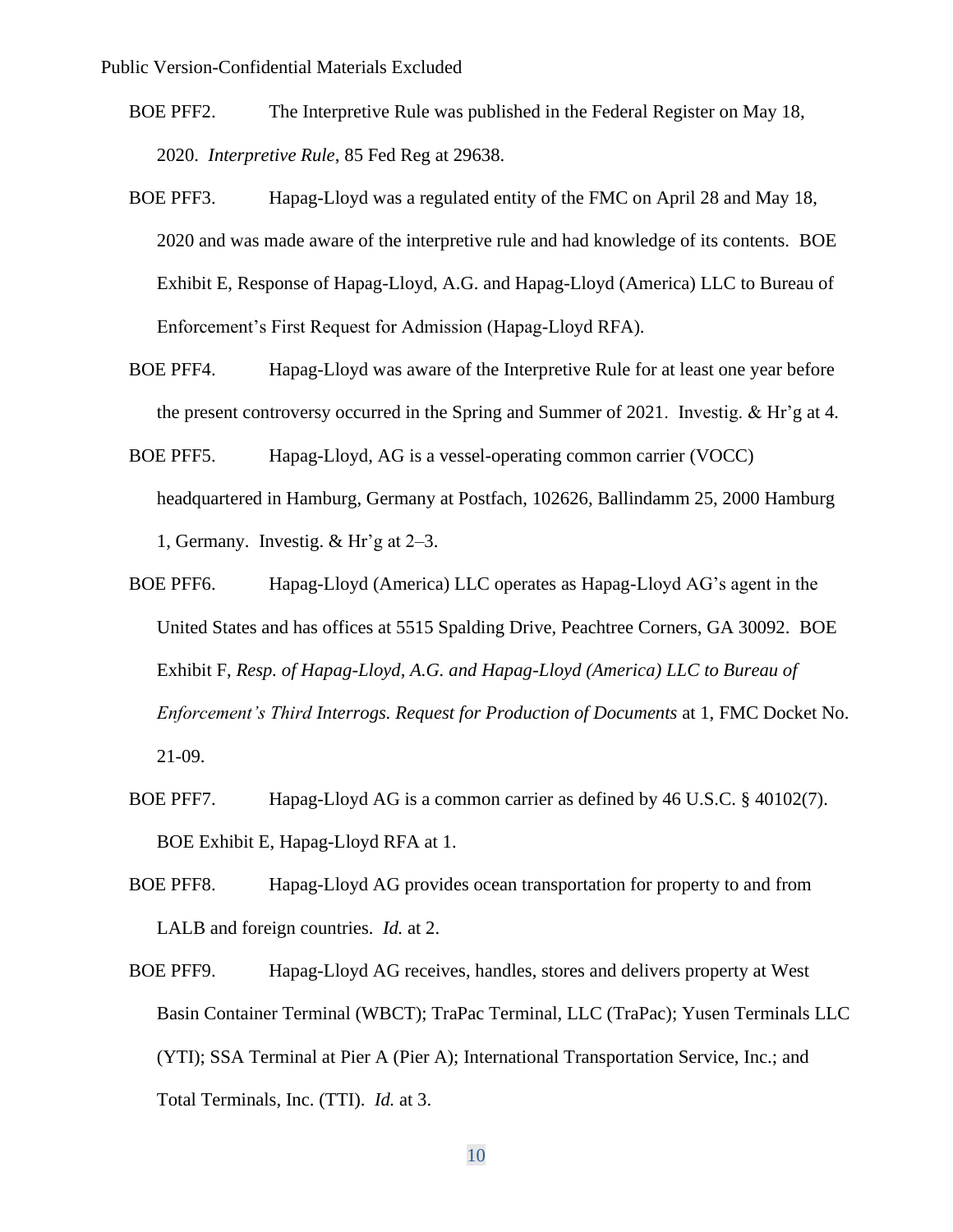BOE PFF10. Hapag-Lloyd AG discharges property and/or collects empties related to such cargo and property at: WBCT; TraPac; YTI; Pier A; International Transportation Service, Inc.; and TTI. *Id.* 

BOE PFF11. Hapag-Lloyd AG provided ocean transportation for the following eleven

cargo containers (the Containers):

| <b>Container Number</b> |
|-------------------------|
| GESU3644906             |
| TEMU1467361             |
| FFAU2104882             |
| FFAU2094681             |
| SEGU5670431             |
| HLBU1593348             |
| HLXU9003126             |
| HLBU8048860             |
| HLBU8039554             |
| HLBU8038687             |
| HAMU1302165             |

*Id.* at 2.

- BOE PFF12. Golden State Logistics (GSL) is a motor carrier company that is not regulated by the Commission. BOE Exhibit B, Cruz Dep. Tr. at 13–14.
- BOE PFF13. GSL provided ground transportation for the Containers. *Id.* at 22.
- BOE PFF14. For each of the Containers, GSL attempted to make an appointment to return the empties to Hapag-Lloyd after being notified by their customer that the empty was ready. *Id.* at 21, 22–23.
- BOE PFF15. While attempting to return each of the Containers, GSL was met with difficulties in obtaining appointments. *Id.* at 23.
- BOE PFF16. At Hapag-Lloyd's direction, GSL attempted to return the Containers at the following marine terminals: WBCT; TraPac; YTI; Pier A. *Id.* at 24–28; *see also* BOE Exhibit M, Hapag-Lloyd Dispute Screenshots.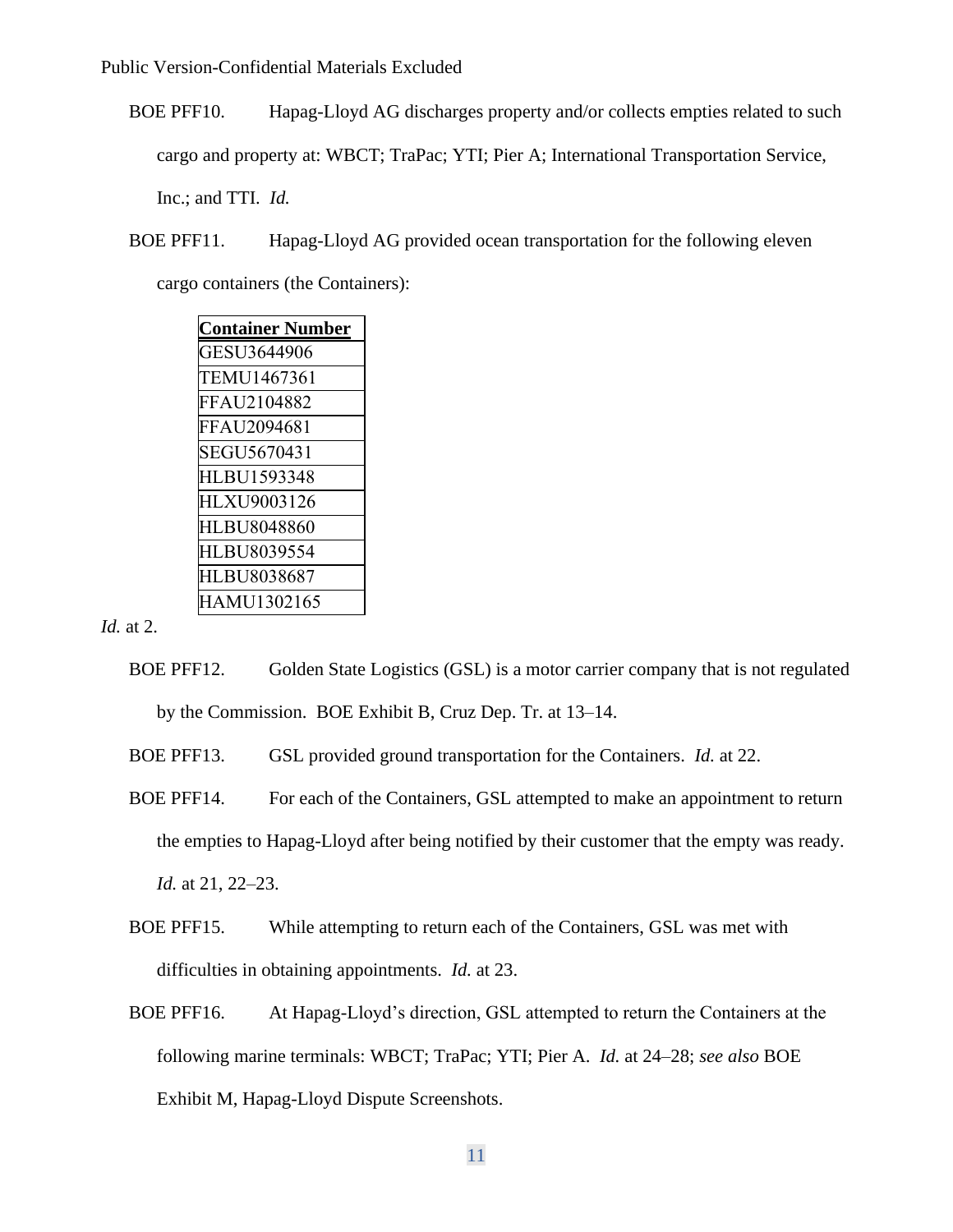BOE PFF17. Hapag-Lloyd (America) LLC, serving as Hapag-Lloyd AG's agent, issued

the following detention invoices to GSL on behalf of Hapag-Lloyd AG and held them valid

after GSL disputed them:

| No.            | <b>Container Number</b> | <b>Invoice No.</b> |
|----------------|-------------------------|--------------------|
|                | GESU3644906             | 2119642180         |
|                | TEMU1467361             | 2119704796         |
| 3              | FFAU2104882             | 2119711233         |
|                | FFAU2094681             | 2119721993         |
| $\overline{5}$ | SEGU5670431             | 2119731378         |
| 6              | <b>HLBU1593348</b>      | 2119739508         |
|                | HLXU9003126             | 2119739508         |
| 8              | HLBU8048860             | 2119741085         |
| 9              | HLBU8039554             | 2119748477         |
| 10             | HLBU8038687             | 2119748477         |
| 11             | HAMU1302165             | 2119752845         |

BOE Exhibit E, Hapag-Lloyd RFA at 3.

| BOE PFF18. | GSL has not paid the above invoices. BOE Exhibit B, Cruz Dep. Tr. at 23. |  |
|------------|--------------------------------------------------------------------------|--|
|------------|--------------------------------------------------------------------------|--|

BOE PFF19. GSL has not billed these invoices to their customers. *Id.* at 24.

- BOE PFF20. Hapag-Lloyd directed GSL via e-mail where to return the Containers. *Id.* at 26.
- BOE PFF21. More specifically, Hapag-Lloyd gave GSL an "empty broadcast", which is a chart with instructions about where to return/terminate certain sized containers. *Id.* at 34.
- BOE PFF22. After receiving the "chart," GSL attempted to make appointments to return the Containers according to Hapag-Lloyd's instructions. *Id.* at 28.
- BOE PFF23. The chart specified information as to container and location, GSL understood it to mean that they would be able to return the Containers at the locations specified by Hapag-Lloyd. *Id.* at 34–35.
- BOE PFF24. For example, if an empty broadcast chart specified that "20-foot dry containers, single" could be returned at Pier A or TracPac, GSL understood that to mean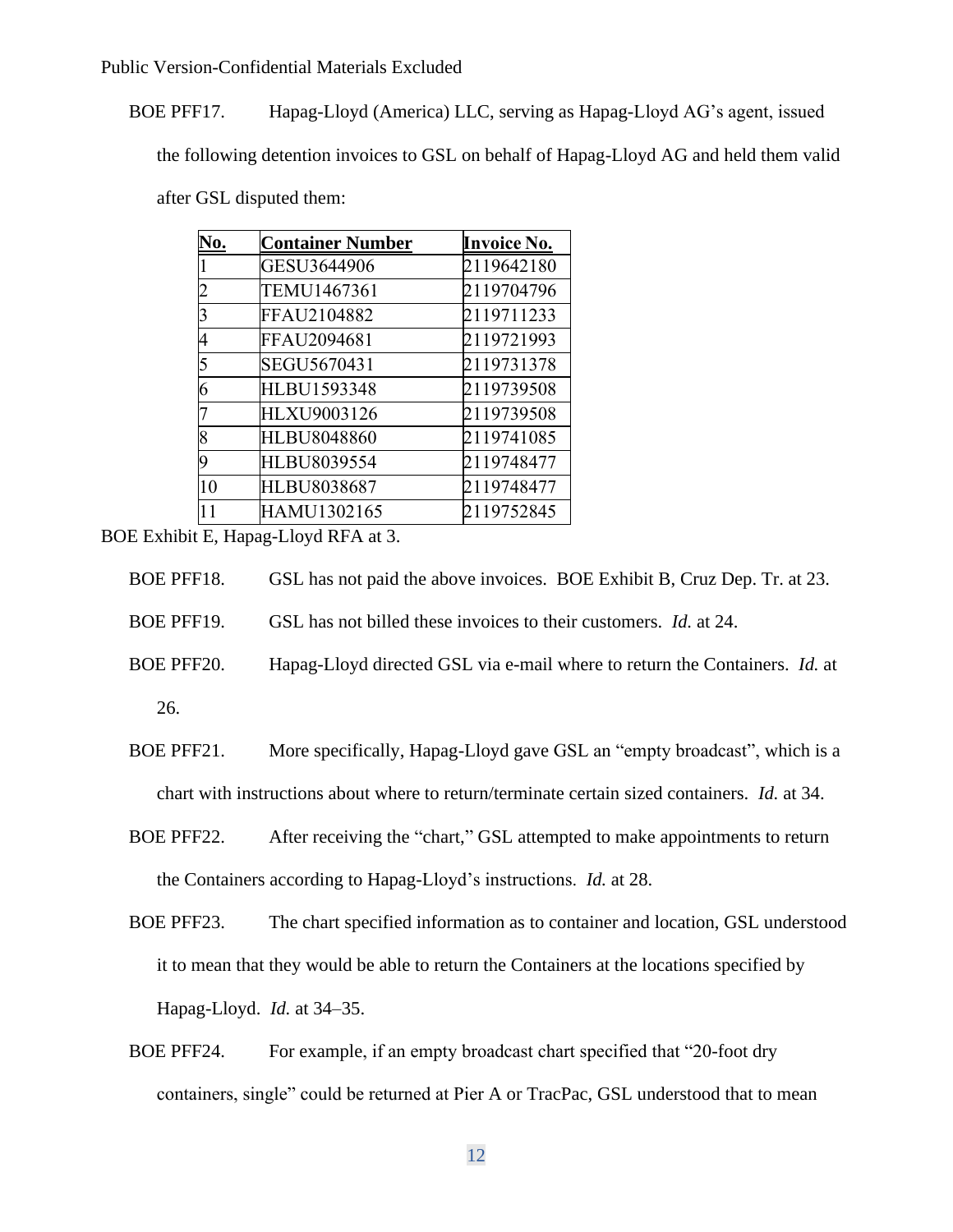they could return an empty 20-foot dry container at Pier A or TracPac under a single transaction. *Id.* at 34–35; 37.

- BOE PFF25. To return the Containers at the directed terminals, GSL used third-party data information systems to broadly check appointment availability at those terminals. *Id.* at 40.
- BOE PFF26. The third-party data information is a chart (Appointments Chart) that displayed the LALB MTOs and their appointment availabilities. *Id.*; *see also* BOE Exhibit G, Gabriel Padilla Demo. Session at 3.
- BOE PFF27. To demonstrate GSL's difficulties in obtaining appointments to return the Containers, GSL presented the Appointments Chart to show the lack of appointments. BOE Exhibit E, Hapag-Lloyd RFA at 3.
- BOE PFF28. The Appointments Chart is an aggregate of appointment data directly "scraped" from MTO websites. Cruz Dep. Tr. at 40–41; *see also* BOE Exhibit G, Gabriel Padilla Demo. Session at 3–5.
- BOE PFF29. The Appointments Chart is updated every five minutes. BOE Exhibit B, Cruz Dep. Tr. at 41; BOE Exhibit G Gabriel Padilla Demo. Session at 19
- BOE PFF30. The Appointments Chart allows motor carriers to check all available terminal appointments at different MTOs faster than if they were to individually sign on to each MTO website and check for appointments. BOE Exhibit B, Cruz Dep. Tr. at 41, 62; BOE Exhibit G, Gabriel Padilla Demo. Session at 3–5.
- BOE PFF31. Although terminal appointments are dynamic, the Appointments Chart presents an expeditious overview of MTO appointments as it would be impossible for motor carriers to sign into each MTO website and check appointment availability within the amount of time the Appointment Chart updates itself. BOE Exhibit B, Cruz Dep. Tr. at 62.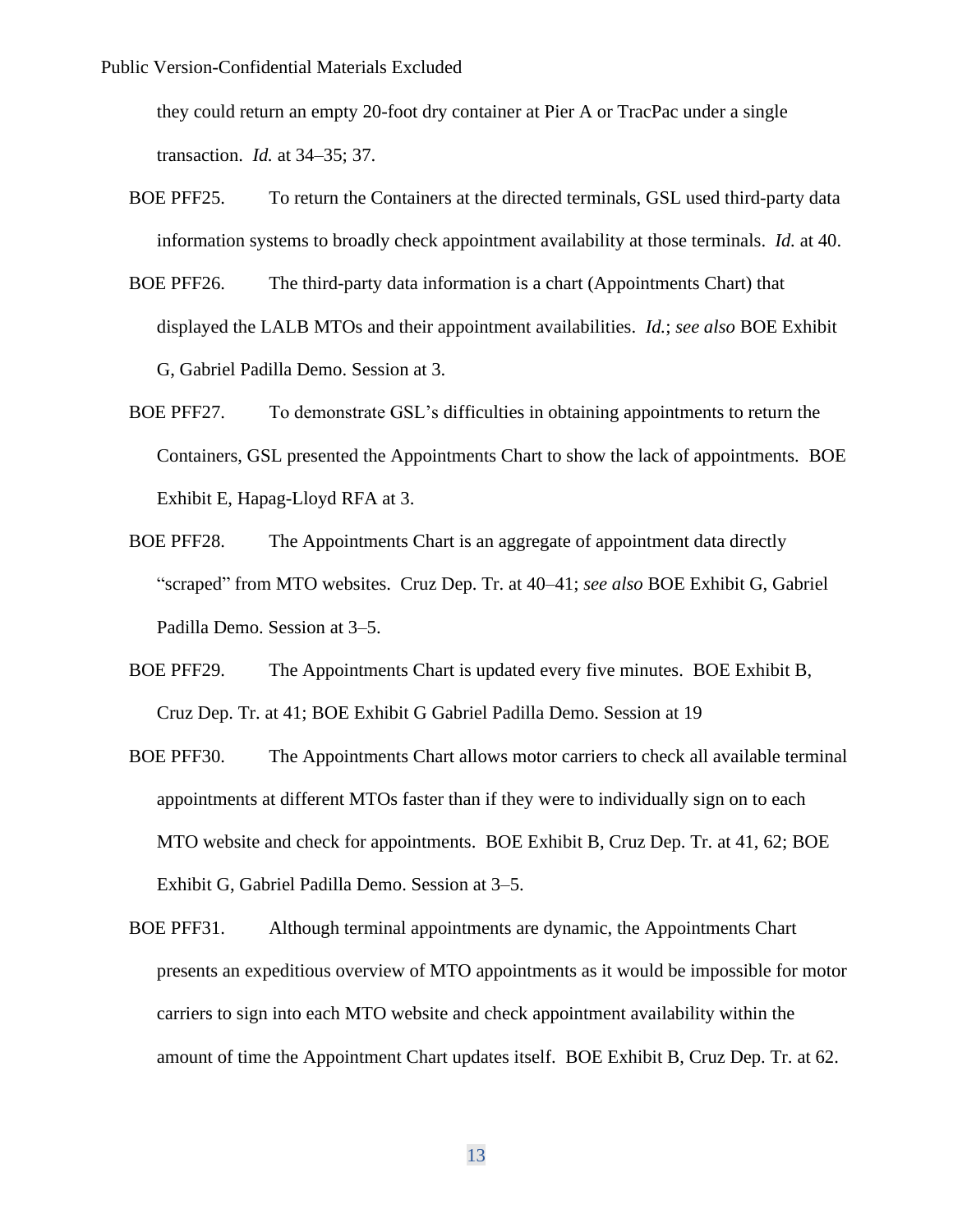- BOE PFF32. The Appointments Chart is demonstrative of the lack of appointments when GSL tried to return the Containers. *Id.* at 40–50.
- BOE PFF33. To make an appointment, motor carriers must go directly to an MTO platform (or website) to secure an appointment. BOE Exhibit C, V.S. Gabriel Padilla at 3; BOE Exhibit D, Second V.S. Gabriel Padilla at 2; BOE Exhibit H, Napoli Dep. Tr. at 5.
- BOE PFF34. Appointments are only able to be booked two to five days in advance, depending on the MTO, type of container, and day of the search. BOE Exhibit C, V.S. Gabriel Padilla at 3; BOE Exhibit D, Second V.S. Gabriel Padilla at 3; BOE Exhibit H, Napoli Dep. Tr. at 11–12.
- BOE PFF35. VOCCs, such as Hapag-Lloyd, direct MTOs as to the vessel load projections and then the size and type of containers able to be received. BOE Exhibit C, V.S. Gabriel Padilla at 3; BOE Exhibit D, Second V.S. Gabriel Padilla at 1; BOE Exhibit H, Napoli Dep. Tr. at 9–10.
- BOE PFF36. This information is communicated daily. BOE Exhibit C, V.S. Gabriel Padilla at 1; BOE Exhibit D, Second V.S. Gabriel Padilla at 1; BOE Exhibit H, Napoli Dep. Tr. at 9–10.
- BOE PFF37. Although appointment allocation limits are ultimately controlled by MTOs, VOCCs control if and when the MTO can receive the VOCC's empty equipment. BOE Exhibit C, V.S. Gabriel Padilla at 3; BOE Exhibit D, Second V.S. Gabriel Padilla at 3; BOE Exhibit H, Napoli Dep. Tr. at 9–10; 16.
- BOE PFF38. For example, at TTI, an appointment to return an empty container can only be made if the VOCC authorized TTI to receive the VOCC's empty container. BOE Exhibit D, Second V.S. Gabriel Padilla at 3.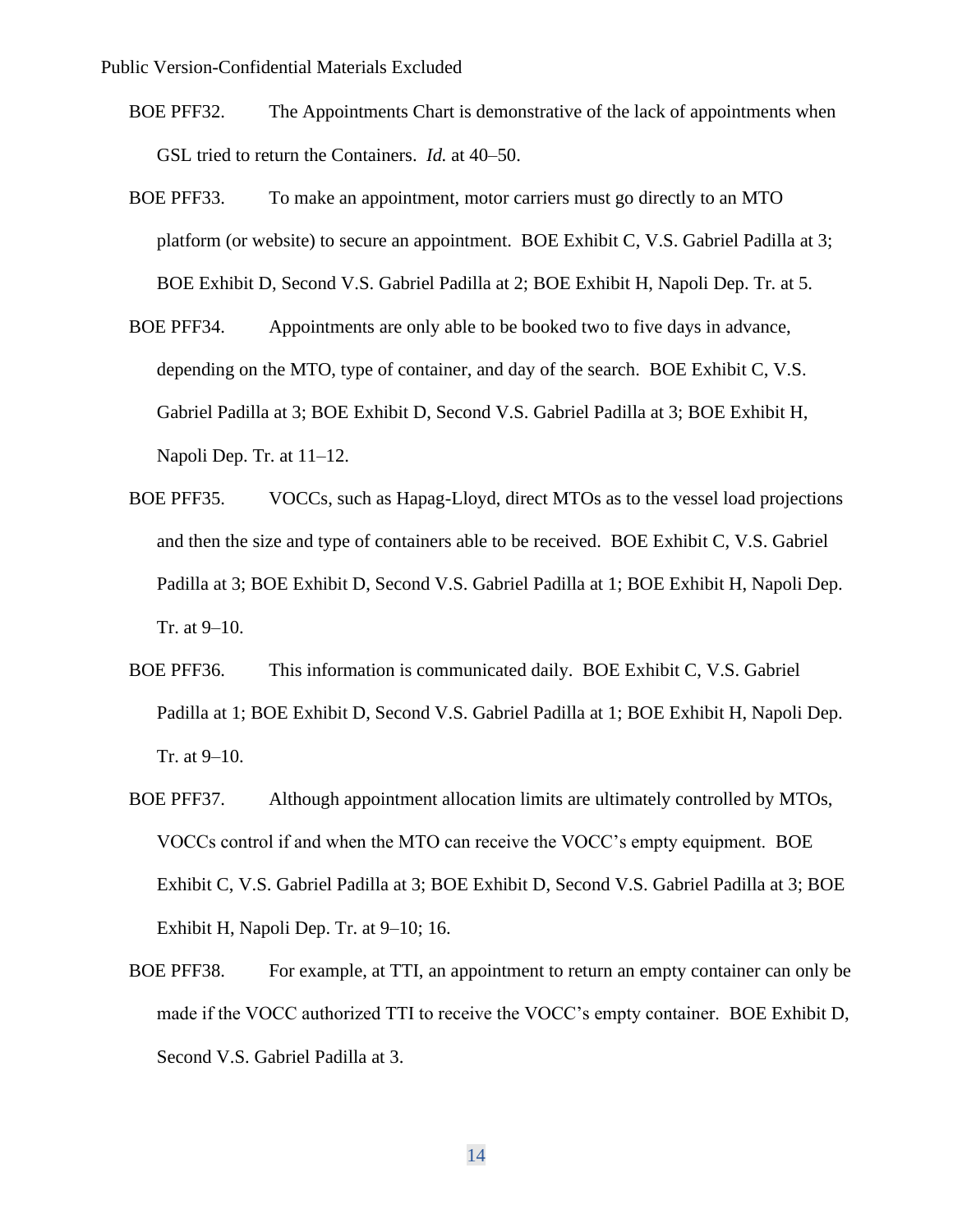- BOE PFF39. After receiving the invoices for the Containers and demonstrating GSL's difficulties in obtaining appointments to return the Containers, Hapag-Lloyd denied GSL's dispute and held the invoices as valid. BOE Exhibit 3, Hapag-Lloyd RFA at 3.
- BOE PFF40. Hapag-Lloyd reviews disputes via employees (the Reviewer) who are webtrained and taught how to evaluate disputes via a lecture style and quiz format. BOE Exhibit I, Saavedra Dep. Tr. at 9–11.
- BOE PFF41. The training has not been updated or renewed since the publication of the Interpretive Rule. *Id.* at 11.
- BOE PFF42. When reviewing a dispute, the Reviewer first analyzes the plain documentation that a disputing party provides. *Id.* at 6.
- BOE PFF43. Then the Reviewer goes to Hapag-Lloyd's operating system and looks to see if there are any remarks or documents attached to the shipment. *Id.* at 6–7.
- BOE PFF44. If the Reviewer determines that the dispute is valid and that the invoice had not yet been cancelled, the Reviewer will then have to request a waiver from a supervisor. *Id.* at 7, 24.
- BOE PFF45. Conversely, if a Reviewer decides that the dispute is invalid, they have autonomy to reject the dispute and hold the invoices as valid. *Id.* at 7, 24.
- BOE PFF46. When reviewing a detention invoice with claims of no appointments, the Reviewer looks at documentation or remarks from their Equipment department "to see if Equipment wrote anything saying to waive a certain date" as well as the revenue screen to ensure that the "overdue" calculator, that computes detention fees, has taken relevant shutout dates into account. *Id.* at 12.
- BOE PFF47. If the Reviewer finds these calculations to be correct, they will invalidate the dispute and hold the invoices as valid. *Id.*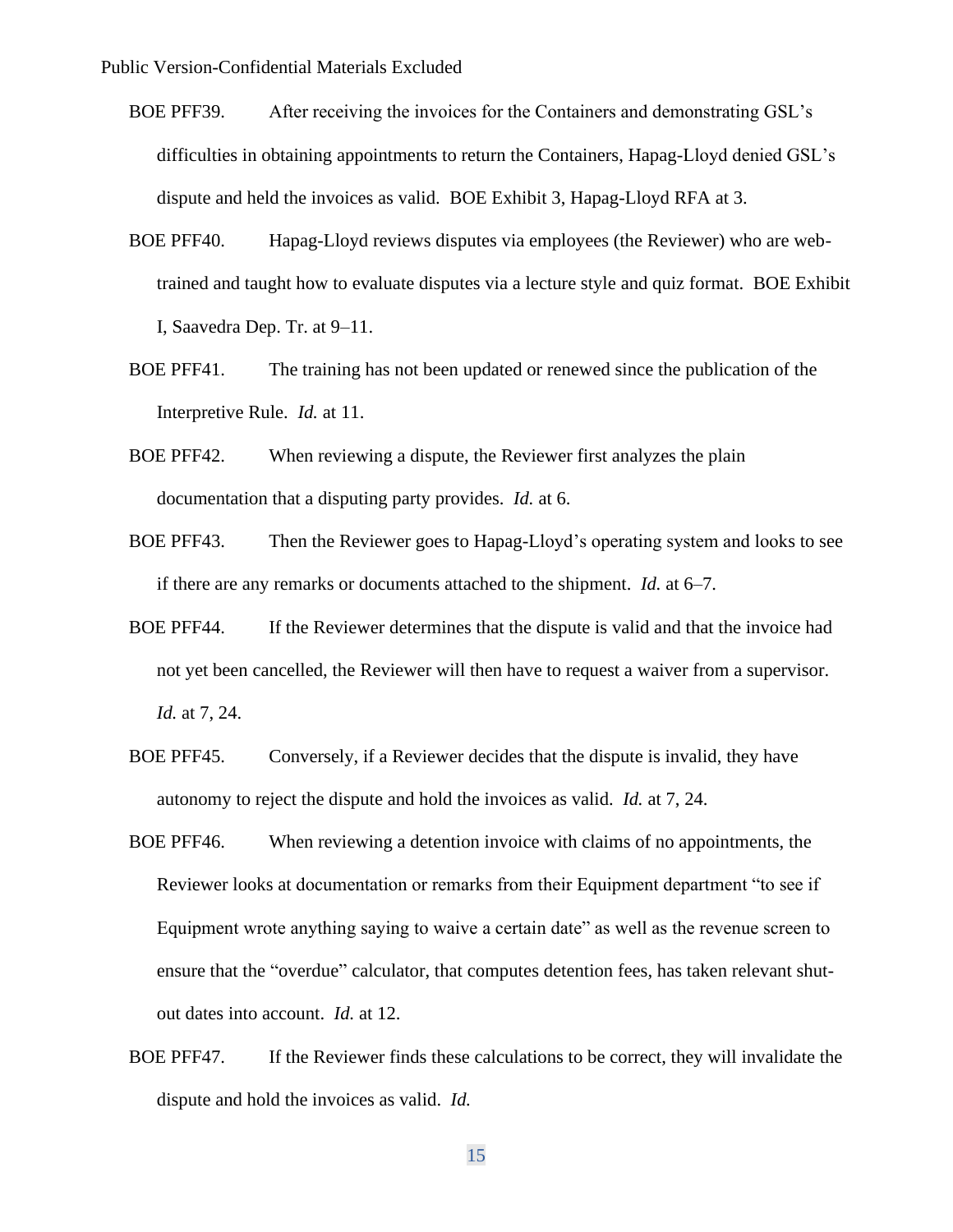- BOE PFF48. Shut-out dates, according to the Reviewer, are dates where MTOs had no available appointments at all. *Id.* at 13.
- BOE PFF49. Hapag-Lloyd's Revenue Dispute department elaborated that the term "shutout" or "shut out" is used "for a container type at a port as a day on which all terminal operators at that port were not accepting empty returns of that container type during their first shift." BOE Exhibit F, *Resp. of Hapag-Lloyd, A.G. and Hapag-Lloyd (America) LLC to Bureau of Enforcement's Third Interrogs. Request for Production of Documents* at 1–2, FMC Docket No. 21-09.
- BOE PFF50. Thus, the Reviewer does not consider situations where an MTO may offer appointments but is not able to provide appointments to certain size or type of containers or where motor carriers are unable to secure appointments due to a high demand. *Id.* at 13–18, 23.
- BOE PFF51. This is in contrast to Hapag Lloyd's account of its "unwritten policies" that "if appointments to return equipment are not available on the first shift, [Hapag-Lloyd, A.G.] waives detention for the entire day, even if there are appointments on the second shift." BOE Exhibit J, *Answers of Hapag-Lloyd, A.G. and Hapag-Lloyd (America) LLC to Bureau of Enforcement's First Interrogs.* at 2, FMC Docket No. 21-09.
- BOE PFF52. Hapag-Lloyd denied GSL's disputes and held its invoices as valid on the grounds of whether an MTO offered appointments, and not whether MTOs offered any appointments specific to the size and type of container, nor whether the appointments were unavailable when GSL tried to obtain an appointment. BOE Exhibit I, Saavedra Dep. Tr. at 13–18, 23
- BOE PFF53. Hapag-Lloyd then denied GSL's disputes and held the invoices as valid by maintaining, for ten out of the eleven disputes, that "Per [their] Equipment department, as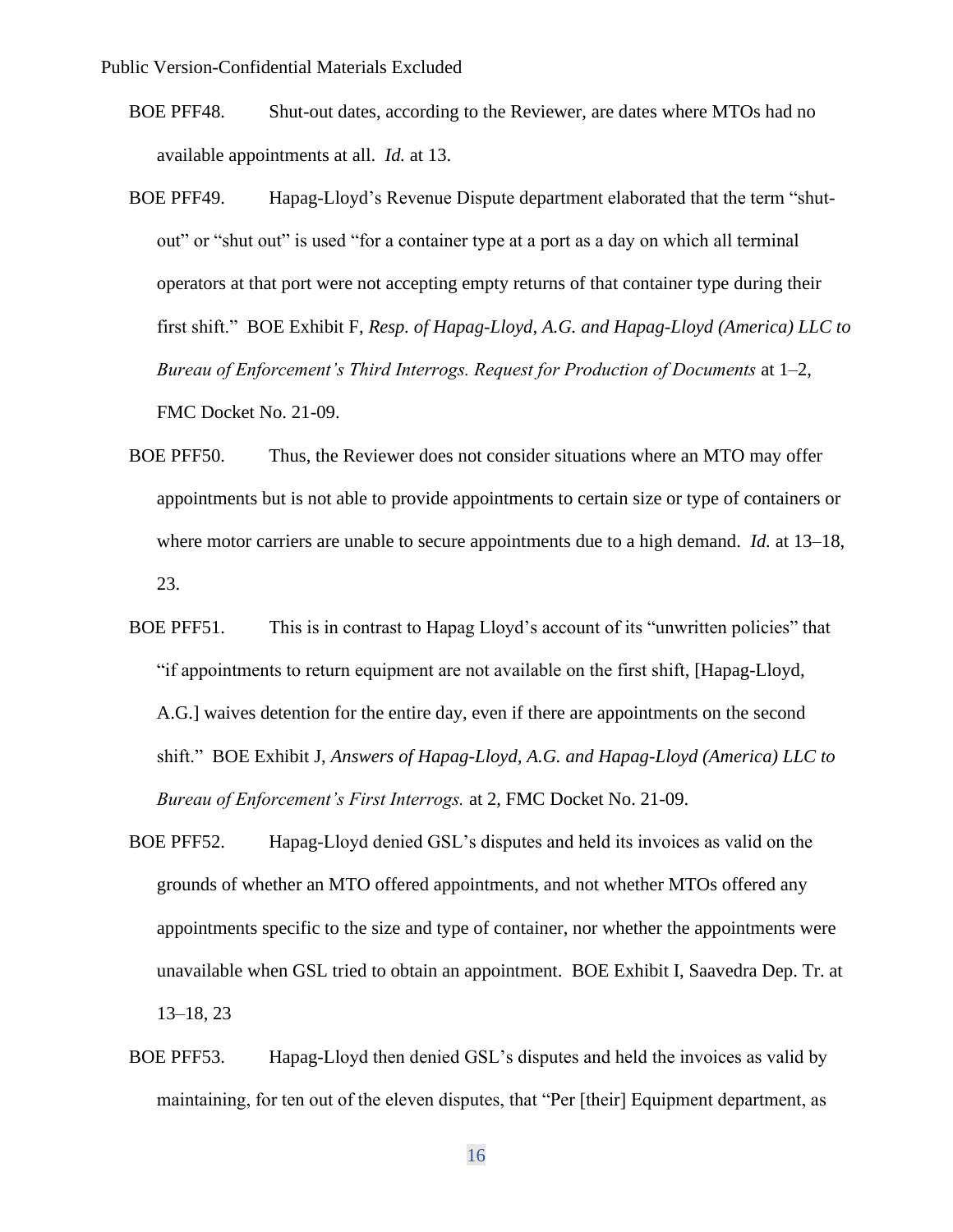Hapag Lloyd neither controls nor monitors the terminal's appointment system, [Hapag-Lloyd] [was] unable to waive these charges." BOE Exhibit E, Hapag-Lloyd RFA at 4.

- BOE PFF54. After the Commission issued the Order of Investigation and Hearing, BOE received additional information with similar fact patterns as the one alleged above. BOE Exhibit K, Hapag-Lloyd Resp. BOE Third Interrogatories E-Mail Addendum at 3–51.
- BOE PFF55. A private Complaint was filed that alleged similar activity. See FMC Docket No. 21-10, Orange Avenue Express, Inc. v. Hapag Lloyd, AG; see also BOE Exhibit L V.S. Orange Avenue Express, Inc. (V.S. OAE).
- BOE PFF56. Hapag-Lloyd was often quoted using the same language to convey that it did not control the terminal appointment system when holding that its detention invoices were valid. See BOE Exhibit L, V.S. OAE at ¶8; BOE Exhibit K, Hapag-Lloyd Resp. BOE Third Interrogatories E-Mail Addendum at 1–2.

#### **A. Violation of 46 U.S.C. § 41102(c)**

The Shipping Act of 1984 (Shipping Act or Act) states, at 46 U.S.C. § 41102(c), "A common carrier, marine terminal operator, or ocean transportation intermediary may not fail to establish, observe, and enforce just and reasonable regulations and practices relating to or connected with receiving, handling, storing, or delivering property."

### 1. Respondent is a Common Carrier and Liable for the Actions of its Agent

The Federal Maritime Commission regulates ocean shipping between the United States and foreign countries. Shipping Act of 1984, 46 U.S.C. § 40101 et seq (2019). Under the Act,

the term "common carrier" means a person that holds itself out to the general public to provide transportation by water of passengers or cargo between the United States and a foreign country for compensation; and assumes responsibility for the transportation from the port or point of receipt to the port or point of destination; and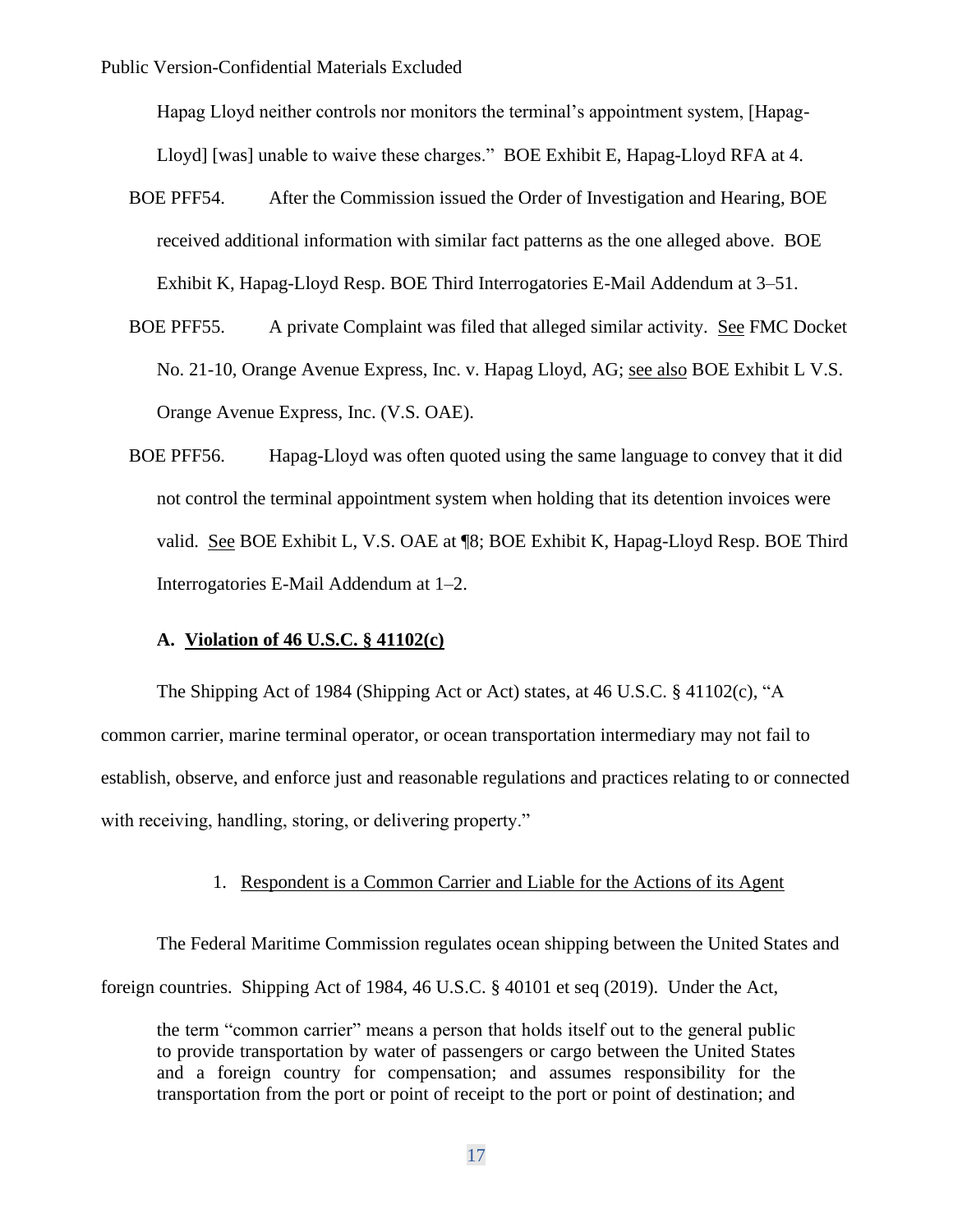uses, for all or part of that transportation, a vessel operating on the high seas ... between a port in the United States and a port in a foreign country.

46 U.S.C. § 40102 (7) (2019). Furthermore, the term "ocean common carrier" includes a vessel-operating common carrier or "VOCC." 46 U.S.C. § 40102(18) (2019).

Hapag-Lloyd is a VOCC under the Shipping Act as it holds itself out to the general public to provide transportation by water between the United States and a foreign country, it assumes responsibility for cargo from the point of receipt to the point of destination, and it uses a vessel for all or part of the transportation. Shipping Act of 1984, 46 U.S.C.S.  $\S$  40101 et seq (2019). In this matter, to further its business operations, Hapag-Lloyd employed Hapag-Lloyd (America) LLC as its agent. $<sup>2</sup>$ </sup>

It is well established that a principal is liable for the acts of its agent when the agent is acting within its scope:

The norm of agency is that a principal is liable for the wrongful acts of the agent taken within the scope of the agency—that is, the authority to complete the task assigned by the principal. See Restatement (Third) of Agency § 7.08. A principal that learns of the illegal behavior committed by its agents, chooses to do nothing, and continues to receive the gains, is liable for the agent's acts. See NECA-IBEW Rockford Local Union 364 Health and Welfare Fund v. A.A. Drug Co., 736 F.3d 1054, 1059 (7th Cir. 2013).

United States v. Dish Network LLC, 954 F.3d 970, 976 (7th Cir. 2020). Although agency law alone is not dispositive of a Shipping Act violation proceeding, West Gulf Maritime Assc. v. Port of Houston Authority, 22 FMC 420 (FMC 1980), Respondents entered into an agency agreement relating to charges connected with ocean transportation, contracting themselves into a position of responsibility for their agent's acts. BOE PFF 6. The Agency Agreement between Hapag-Lloyd, AG and Hapag-Lloyd (America) LLC specifically

<sup>&</sup>lt;sup>2</sup> For example, on its webpage Hapag-Lloyd America offers services such as "export booking, documentation, imports, and finance," https://www.hapag-lloyd.com/en/services-information/offices-localinfo/north-america/usa/north-americaregional-headquarters.html (last visited Mar. 9, 2022). BOE PFF 6.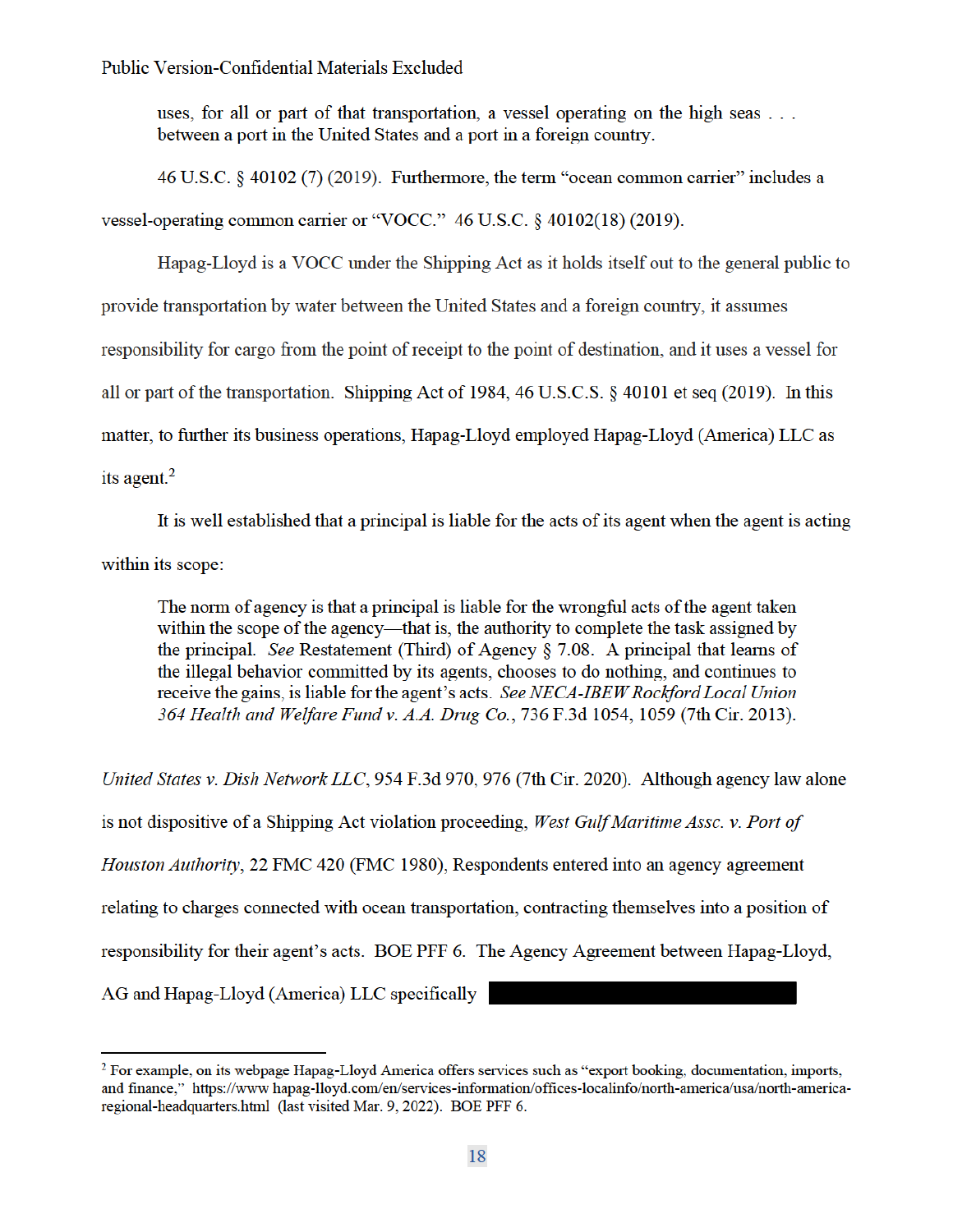.} BOE Exhibit N, Hapag-Lloyd Agency

Agreement and Billing Totals at HL000231.

## 2. Respondent Failed to Establish, Observe and Enforce Just and Reasonable **Regulations and Practices**

a. Respondent's Failure to Establish, Observe and Enforce Just and **Reasonable Regulations and Practices** 

Respondent has admitted it was aware of the interpretive rule and admitted it has taken no specific action in response. BOE PFF 3-4, 41. Respondent has claimed that at LALB, "... if appointments to return equipment are not available on the first shift, HLAG waives detention for the entire day, even if there are appointments on the second shift". BOE PFF 51. However, there is no evidence that this policy has been established, disseminated to staff, or enforced. BOE PFF 39-53. Staff has no recollection of receiving training related to the rule. BOE PFF 41. There exist no written policies or guidelines for adherence to the rule for staff to reference in their deliberations. BOE PFF 41, 51. On whole, Respondent has failed to establish just and reasonable practices—as related to the Interpretive Rule, it has established no conforming practices at all. Instead, Respondent's established practice is to continually deny disputes without regard to the Interpretive Rule's guidance.

Respondent stated that in considering detention disputes, it looks only to "shut outs". BOE PFF 46. Respondent defines "shut out" as when a terminal has no appointments at all. BOE PFF 48, 49. Hapag-Lloyd's Revenue Dispute department defines "shut out" for a container type a port, as a day on which all terminal operators at that port were not accepting empty returns of that container type during their first shift." BOE PFF 49. In other words, if a terminal has limited appointments, if appointments have been filled by other motor carriers, if a terminal is only able to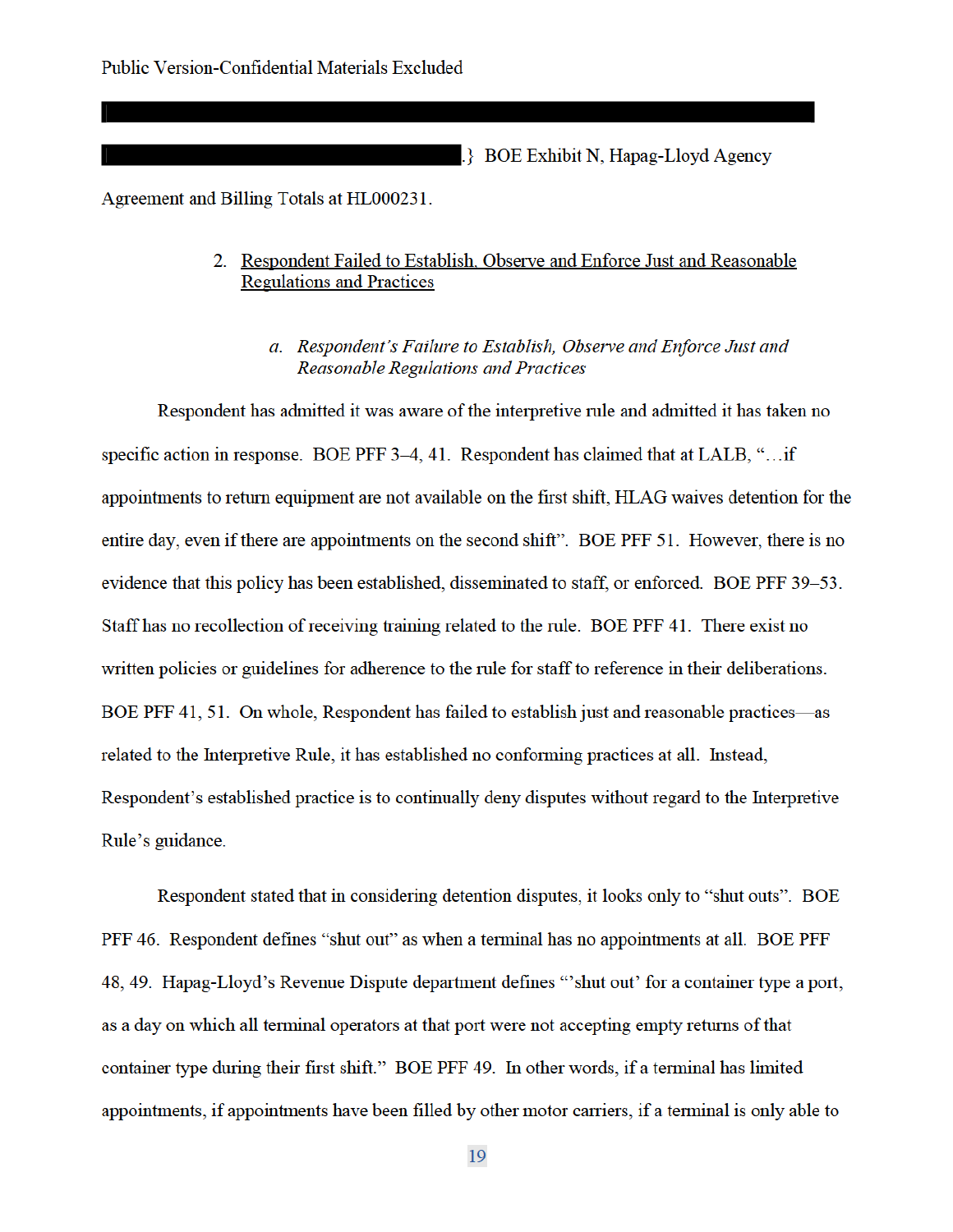accept Respondent's containers as part of a dual transaction, or is not receiving Respondent's containers, those factors are not even considered in evaluating whether or not detention charges are valid. BOE PFF 50. Under the Interpretive Rule, this is identified as unreasonable.

## *b. Respondent's Practices are Unreasonable*

i. Respondent's Practices are Normal, Customary, and Continuous The Commission has framed its understanding of normal, customary, and continuous as "the activities of maritime regulated entities that negatively affect the broader shipping public*." Final Rule, Interpretive Rule*, 83 Fed. Reg. 64478 (Fed. Mar. Comm'n December 17, 2018). "To find a violation of § 41102(c), the Commission consistently requires that the unreasonable regulation or practice was the normal, customary, often repeated, systematic, uniform, habitual, and continuous manner in which the regulated common carrier was conducting business." *Final Rule, Interpretive Rule, Shipping Act of 1984*, 83 Fed. Reg. 64478 (Fed. Mar. Comm'n Dec. 17, 2018); *see also European Trade Specialists v. Prudential-Grace Lines*, 19 S.R.R. 59, 63 (FMC 1979), *Intercoastal Investigation*, 1935, 1 U.S.S.B.B. 400, 432 (1935), *European Trade Specialists v. Prudential-Grace*  Lines, 19 S.R.R. 59, 63 (FMC 1979). The violations here meet this standard.<sup>3</sup> In rejecting ten of the eleven disputes mentioned in the Order of Investigation & Hearing, Respondent uses identical language: "Per our Equipment department, as Hapag Lloyd neither controls nor monitors the terminal's appointment system, we are unable to waive these charges." BOE PFF 53. Additional evidence shows a repeat of Respondent's adherence to a policy of denying disputed invoices regardless of the terminal appointment system:

Please note your dispute has been reviewed and ruled invalid. Our records indicate that there were available return locations. Hapag-Lloyd does not control Marine Terminal Appointment systems. You must check with terminals on appointment availability;

<sup>&</sup>lt;sup>3</sup> It should be noted that 46 C.F.R. § 545.4 applies to claims for reparations, and not explicitly enforcement actions. However, element (b) is met here.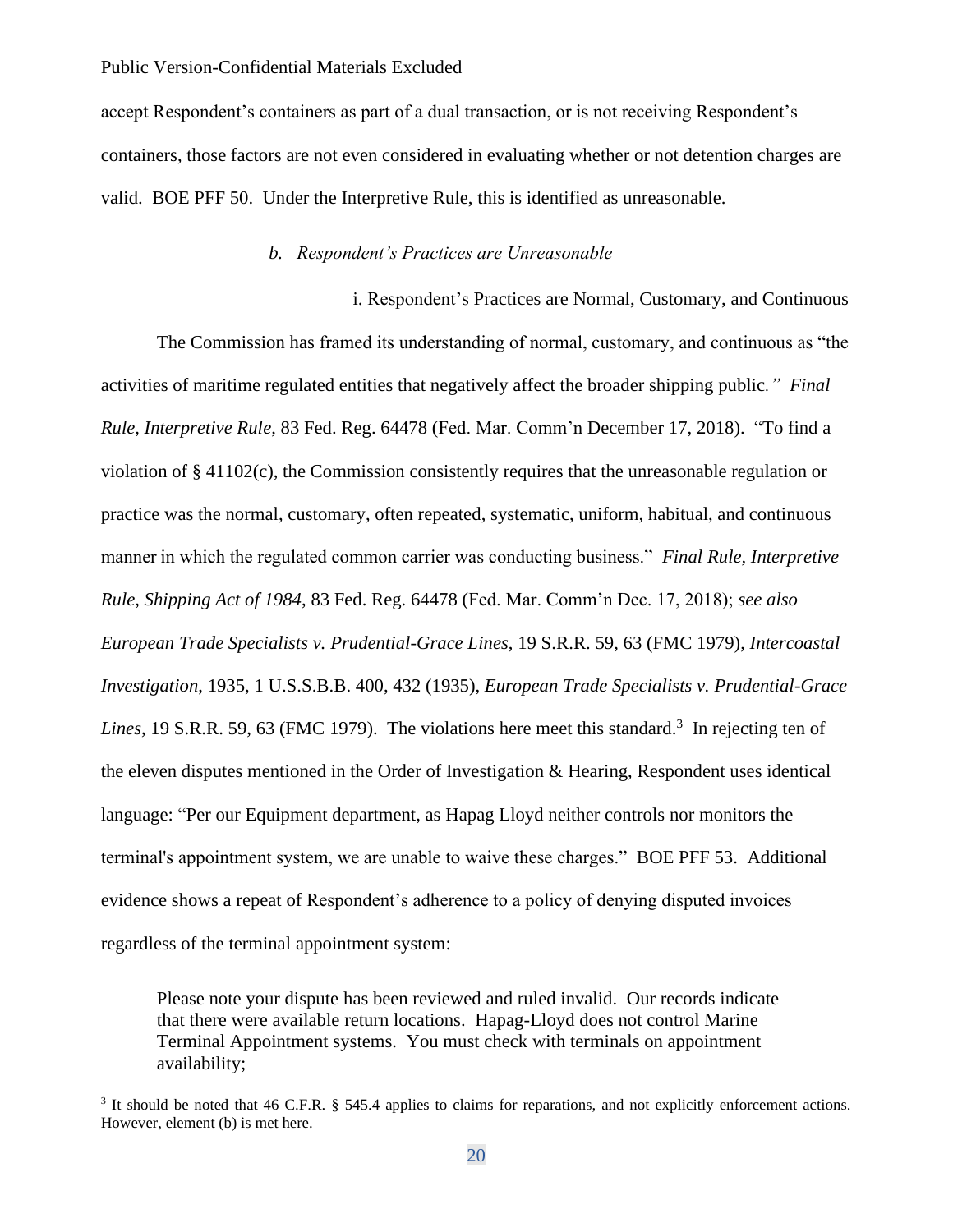Please kindly note LAX/LGB does not allow per diem exemptions for lack of appointment availability as Hapag-Lloyd does not control marine terminal appointment systems.

BOE PFF 56, see also BOE Exhibit K, Hapag-Lloyd Resp. BOE Third Interrogatories E-Mail Addendum at 1-2. Respondent's agent describes the process used to evaluate disputes—a process that does not even consider the unavailability of appointments—which it employs around 100 times a day, BOE PFF 40–47; see also BOE Exhibit I, Saavedra Dep. Tr. at 7–8, and employed almost  $\{$   $\}$  times between  $\{$ 

.} BOE Exhibit N, HAPAG-Lloyd Agency Agreement and Billing Totals at HL000242. Although not all those disputes may involve detention charges on containers, the nature of the dispute resolution practice is that of a normal routine. BOE PFF 40–47.

The broader shipping public has expressed its frustration with demurrage and detention billing through a 2016 Petition and throughout two Fact Finding Investigations. See Petition for Rulemaking Submitted by the Coalition for Fair Port Practices, FMC Docket No. P4-16 (Dec. 7, 2016), also available at https://www2.fmc.gov/readingroom/docs/P4-16/P4-16 petition.pdf/; see also Fact Finding 28, FED. MAR. COMM'N, https://www.fmc.gov/fact-finding-28/ (last visited Mar. 11, 2022); Fact Finding 28, FED. MAR. COMM'N, https://www.fmc.gov/fact-finding-29/ (last visited Mar 11, 2022). As early as 2014, when the Commission hosted forums on port congestion, "shipper and trucker discontent with free time, demurrage, and detention practices was 'palpable." *Interpretive Rule*, 85 Fed. Reg. at 29639. Since the filing of the Order of Investigation & Hearing, two additional motor carriers have reported receiving similar rejections of detention disputes from Respondent, demonstrating that Respondent's practices are customarily applied to multiple entities. BOE PFF 54–56. To date, none of the invoices mentioned in the Order of Investigation & Hearing, or by these additional entities, has been waived in full—Respondents' practice is ongoing. BOE PFF 18-19; see also BOE Exhibit A, Hapag-Lloyd Dispute Emails at 2, 4, 6, 8, 9-10, 12, 15-18.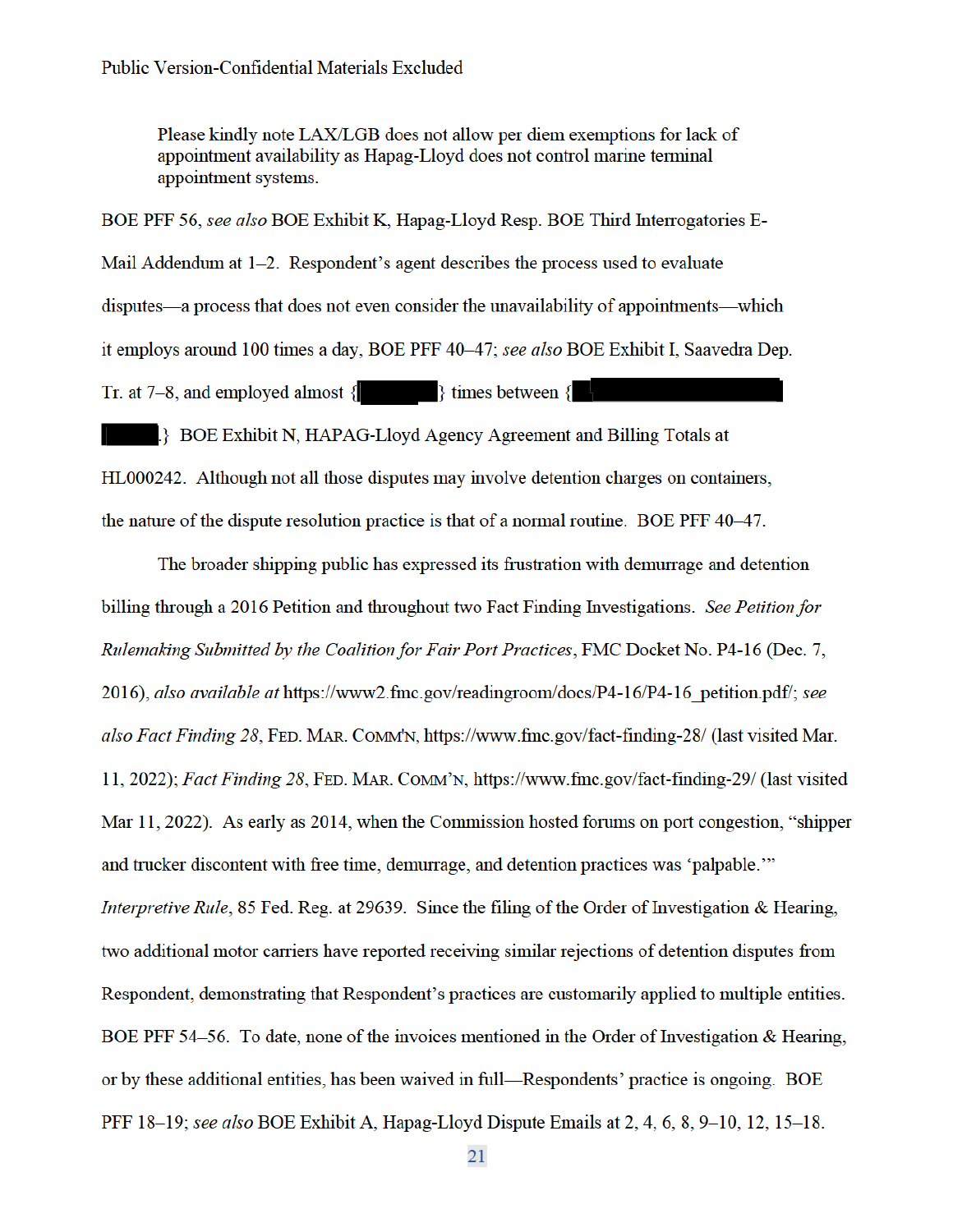### ii. Respondent's Practices are Unreasonable

The "Commission has stated that "'[t]he test of reasonableness as applied to terminal practices is that the practice must be otherwise lawful, not excessive, and reasonably related, fit and appropriate to the ends in view.'" *Kawasaki Kisen Kaisha, Ltd v. The Port Authority of New York and New Jersey*, Docket 11-12 at 18 (Order Affirming Dismissal of Complaint) (FMC Nov. 20, 2014) (quoting *W. Gulf Mar. Ass'n v. Port of Horn. Autk*, 18 S.R.R. 783, 790 (FMC 1978), aff'd without opinion sub nom. *W. Gulf Mar. Ass'n. v. FMC*, 610 F.2d 1001 (D.C. Cir. 1979), cert. denied, 449 U.S. 822 (1980)). In *Maher Terminals,* the test for reasonableness was laid out as "whether the charge levied is reasonably related to the services rendered." *Secretary of the Army v. Port of Seattle*, 24 S.R.R. 595, 602 (FMC 1987), reaffirmed on reconsideration, 24 S.R.R. 1242, 1248 (FMC 1988) (quoting *Volkswagenwerk Aktiengesellschaft v. Federal Maritime Commission*, 390 U.S. 261, 282 (1968)). "[Section 411029(c)]<sup>4</sup> requires that the practices of terminals be just and reasonable. "Reasonable" may mean or imply "just, proper," "ordinary or usual," "not immoderate or excessive," "equitable," or "fit and appropriate to the end in view." Black's Law Dictionary, Fourth Edition; *Investigation of Free Time Practices—Port of San Diego*, 9 F.M.C. 525, 547 (FMC 1966). A charge "is unreasonable if it is not reasonably related, either to an actual service performed for, or a benefit conferred upon, the person being charged." *Kawasaki Kisen Kaisha*, 2014 FMC Lexis 36, 27 (FMC Nov. 20, 2014) (quoting *Indiana Port Comm'n v. Federal Maritime Commission*, 521 F.2d 281, 285 (D.C. Cir. 1975)).

Building upon this case law, on May 18, 2020, the Commission published its Interpretive Rule on Demurrage and Detention Under the Shipping Act, now codified at 46 C.F.R. § 545.5. In its Interpretive Rule, the Commission explained that demurrage and detention charges have

<sup>&</sup>lt;sup>4</sup> "Section 17" in the original. Section 41102(c) of the 1984 Act derives from the second paragraph of section 17 of the 1916 Act.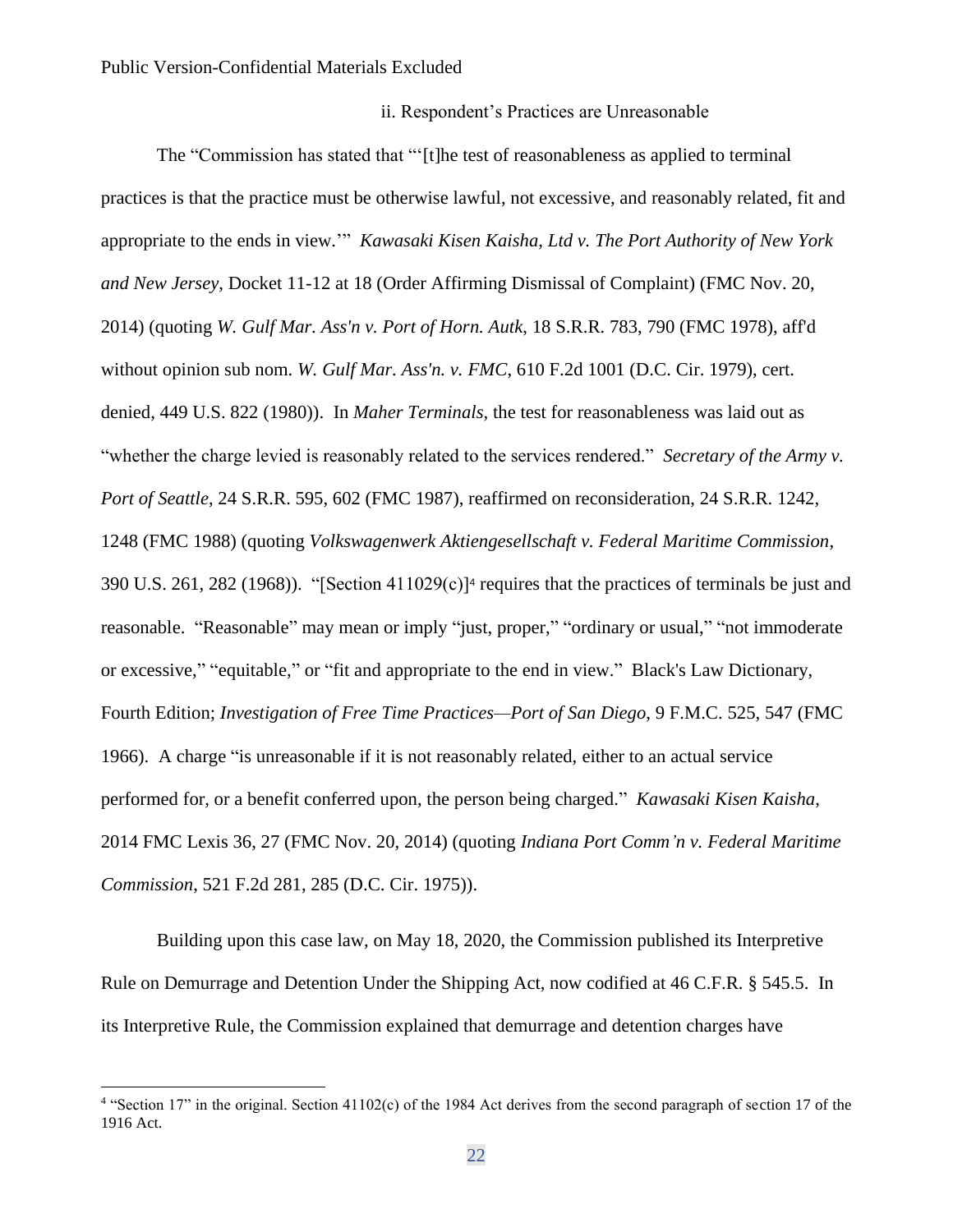"intended primary purposes as financial incentives to promote freight fluidity." 46 C.F.R.

§ 545.5(c)(1). The Commission's regulations at 46 C.F.R. § 545.5(c)(ii) state as follows regarding returns of empty containers, "[a]bsent extenuating circumstances, practices and regulations that provide for imposition of detention when it does not serve its incentivizing purposes, such as when empty containers cannot be returned, are likely to be found unreasonable." More specifically, the Commission addressed the fact pattern at issue here: "[I]f an ocean carrier directs a trucker to return a container to a particular terminal, and that terminal refuses to accept the container, no amount of detention can incentivize its return." *Notice of Proposed Rulemaking: Interpretive Rule on Demurrage and Detention Under the Shipping Act* (*Notice Interpretive Rule*), 84 Fed. Reg. 48850, 48853, 48855 (Fed. Mar. Comm'n Sept. 17, 2019) ("Absent extenuating circumstances, assessing detention in such situations, or declining to pause the free time or detention clock, would likely be unreasonable.").

Recently, in *TCW, Inc. v. Evergreen Shipping Agency (America) Corp. & Evergreen Line Joint Services Agreement*, Docket 1966(I), (FMC 2021), the Small Claims Officer applied the Interpretive Rule and held that detention charges "were unreasonable because they could not have incentivized cargo movement given that the port was closed on those days, making it impossible for Claimant to return the equipment."

The present case is similar in that the motor carrier made a concerted effort to return containers but was unable to due to a lack of appointments at the terminal which Respondent directed it to return the containers. Nor did the charge levied relate to an actual service performed. In fact, the reverse is true—the entity being charged is already burdened by the container. Chassis fees, storage fees, and the operational difficulties of continually seeking opportunities to relieve itself of the unwanted container are the opposite of a benefit. The additional charges associated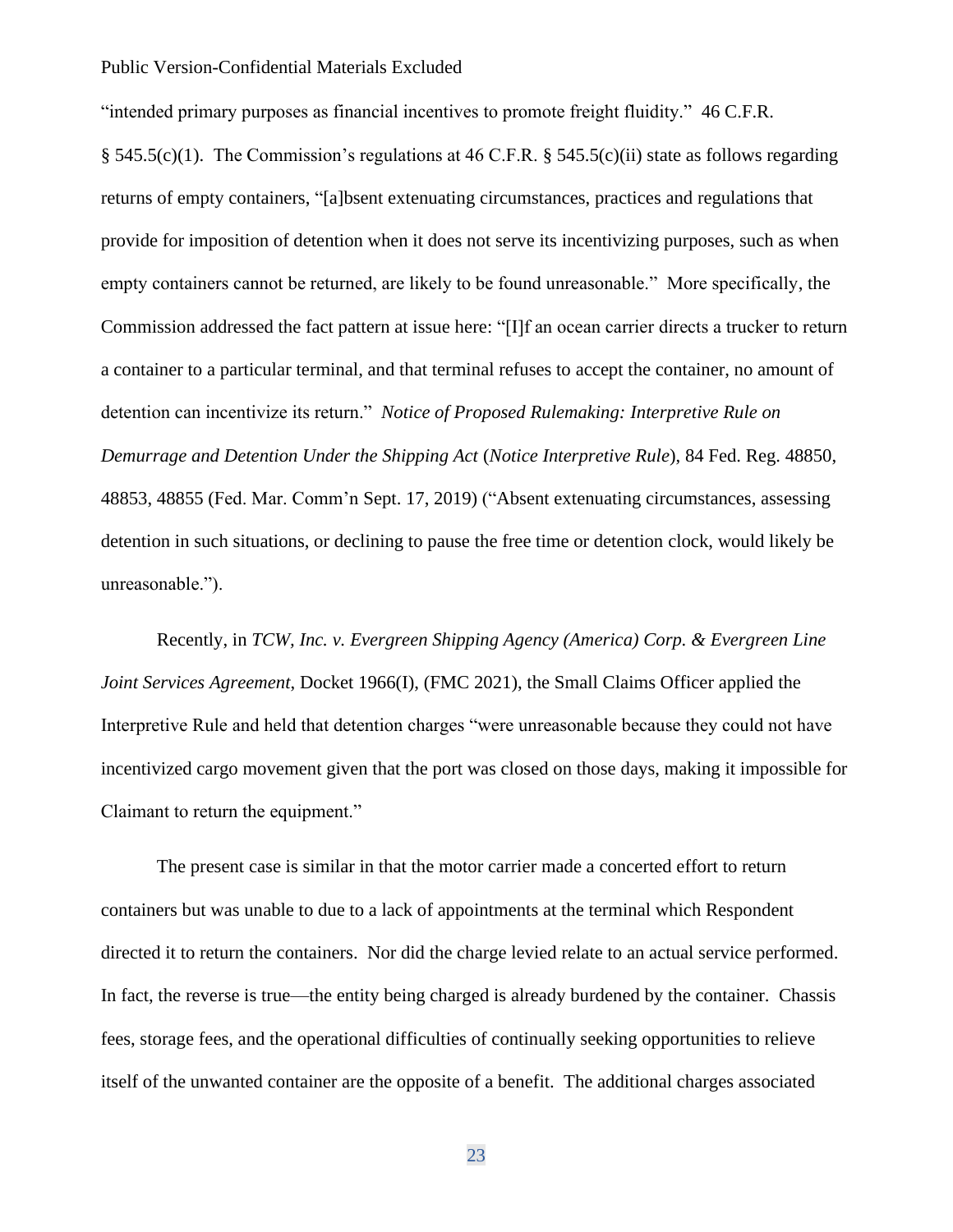with retention of a container already serve an incentive for its return; Respondent's punitive detention charges serve no additional purpose when a lack of appointments at the Respondent's designated location prevent timely return.

Nor did Respondent provide guidance in its rejection of the disputes. "Dispute resolution policies that lack guidance about the types of evidence relevant to resolving demurrage and detention disputes, are likely to fall on the unreasonable side of the spectrum". *Notice Interpretive Rule*, 84 Fed. Reg. at 48854. In response to the motor carrier's dispute, Respondent simply replied that charges could not be waived because it did not control appointment systems. BOE PFF 53.

## iii. Practices are Related to or Connected with Receiving, Handling, Storing, or Delivering Property

The return of a VOCC's empty containers to a terminal is integral to receiving, handling, storing, and delivering property. Empty container return is specifically mentioned in 46 C.F.R. § 545.5(c)(ii). Each of these containers was involved in ocean transportation of property and shipping containers generally are equipment belonging to a VOCC specifically for this purpose. BOE PFF 8–11. Respondent's practices regarding charging detention associated with empty containers returns meets this element of the statute.

### **B. Civil Penalties Should be Assessed for Respondent's Violations**

In assessing a civil penalty for violations of the Shipping Act, the Commission must take into consideration "the nature, circumstances, extent and gravity of the violation committed and the policies for deterrence and future compliance with the Commission's rules and regulations and the applicable statutes." 46 C.F.R. § 502.603(b). In addition, consideration must be given to "the respondent's degree of culpability, history of prior offenses, ability to pay and such other matters as justice requires." *Id.*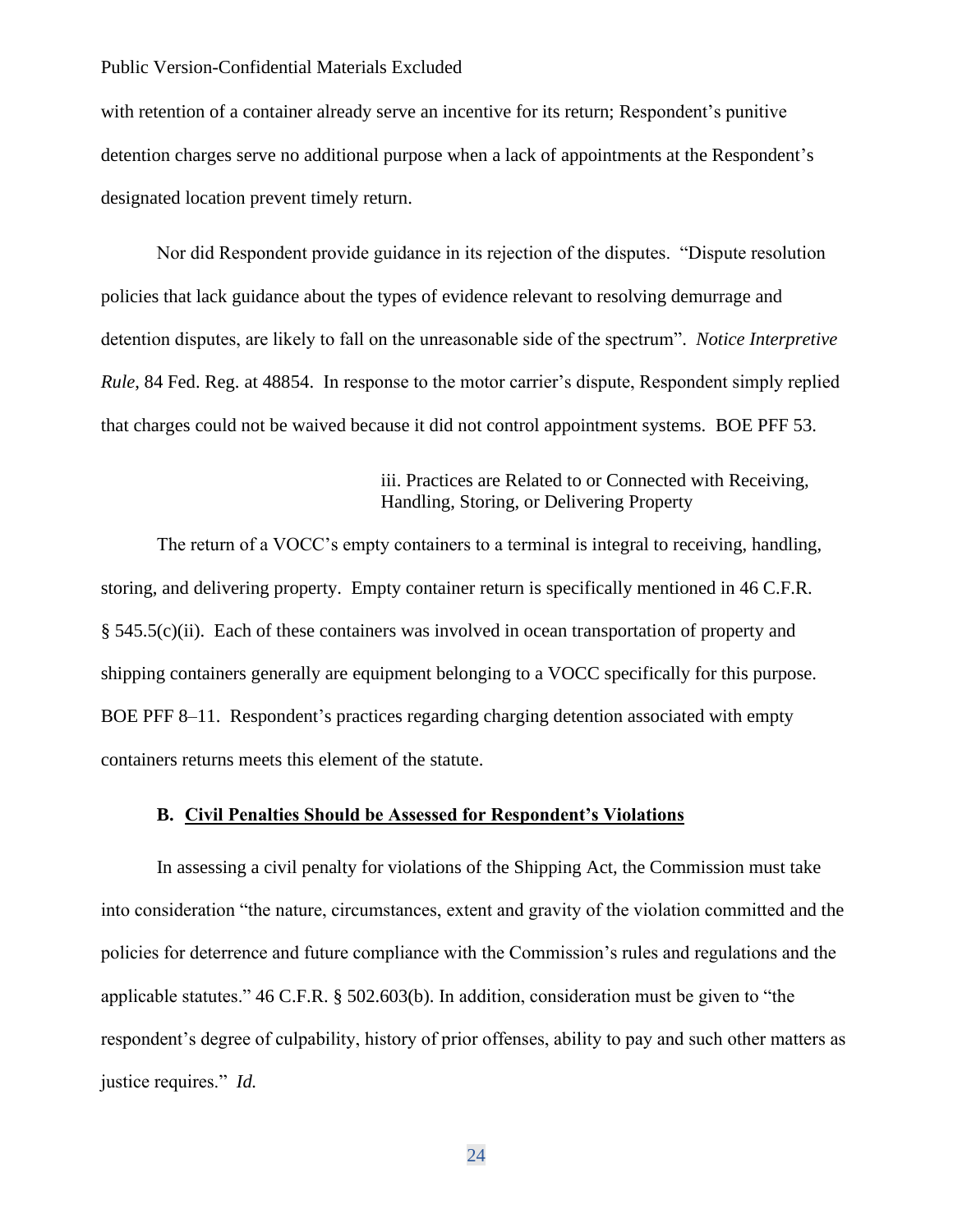### 1. Nature, Circumstances, Extent and Gravity of the Violations

The nature of this violation is a grave one. In circumstances of unprecedented port congestion, and its associated burden on American businesses, the Commission offered clear guidance on reasonable practices related to detention. BOE PFF 1–3. Respondent has chosen to ignore this guidance. BOE PFF 17. While motor carriers struggle to return empties and marine terminals struggle to maintain cargo fluidity, Respondent has contributed to the pain by imposing additional, purposeless fees. It is Respondent's disregard for the published Interpretive Rule that makes this violation knowing and willful, to which a higher penalty is applied. The Commission's predecessor, the Federal Maritime Board, defined "knowing and willful" as conduct "purposely or obstinately" disregarding the statute or is plainly indifferent to its requirements. *Misclassification of Tissue Paper as Newsprint Paper*, 4 F.M.B. 483 (FMB 1954). This definition was subsequently expanded to include "purposely or obstinately; it means gross recklessness, heedlessness, or a callous disregard of the consequences of one's acts, or a plain indifference to the law's requirements." *Brokerage on Shipments of Ocean Freight—Max LePack, Jack Pollack, Phyllis Pollack, Lynne Forwarding Inc., United Export Clothing Co., Inc., Bimor Textile Company, Inc.*, 5 F.M.B. 435 (FMB 1958). This concept of "plainly indifferent" was ultimately narrowed to "something more than casual indifference, and equates with wanton disregard from which an inference can be drawn that the conduct was in fact purposeful; a standard somewhat analogous to the tort concept of 'gross negligence.'" *Equality Plastics, Inc. and Leading Forwarders, Inc.— Possible Violations of Section 16 First Paragraph, Shipping Act, 1916,* 17 F.M.C. 217 (FMC 1973).

Here, Respondent is a regulated entity and had knowledge of the Interpretive Rule. BOE PFF 3,5. The Interpretive Rule had been published for a year before Respondent rejected these disputes. BOE PFF 4. Respondent admits to knowing the interpretive rule, which is clear about unreasonable behavior. BOE PFF 3. Despite the clarity of the Interpretive Rule, Respondent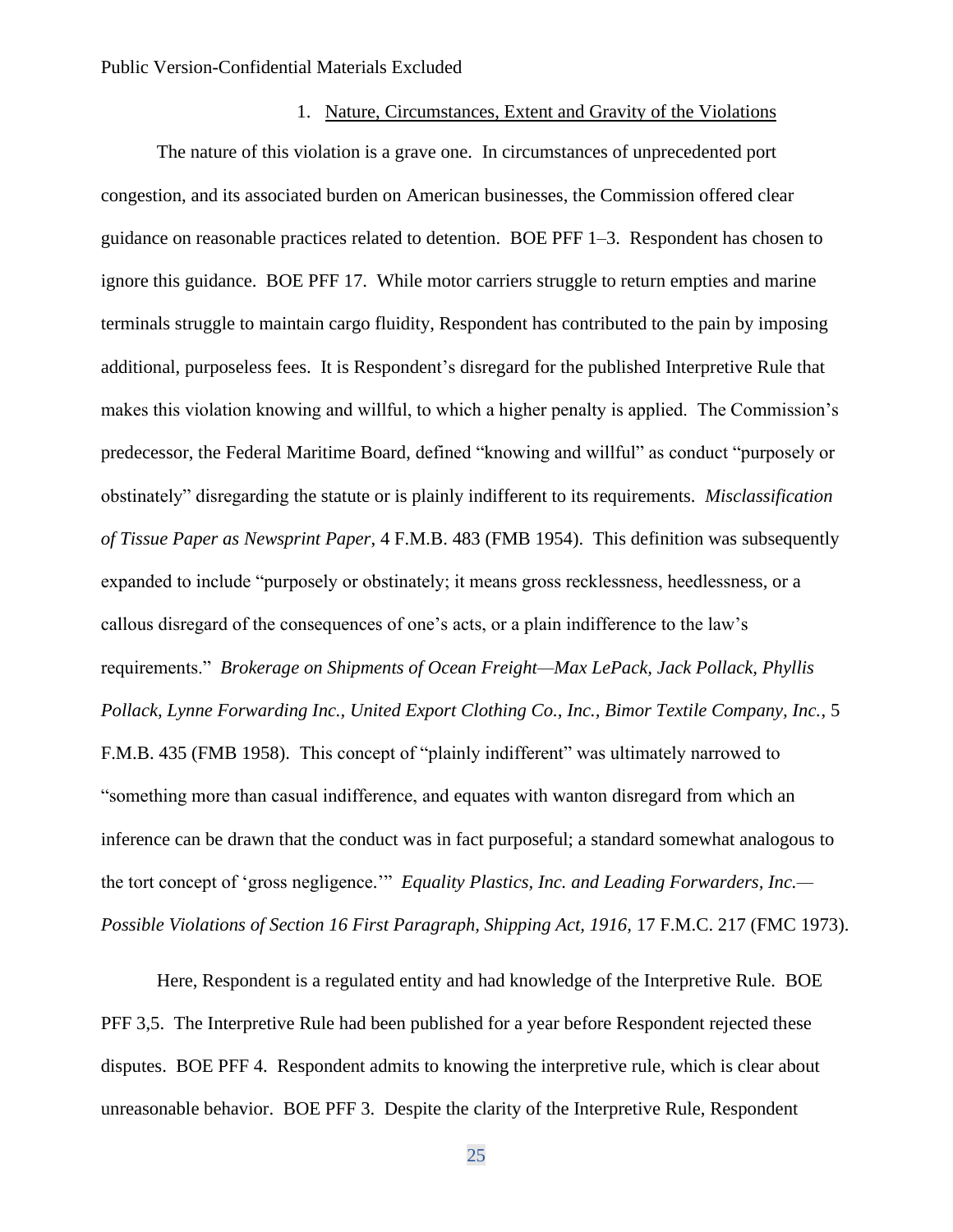charged detention fees on motor carriers who were unable to make appointments and return empties, and then after the motor carriers disputed the charge with corroborating evidence, Respondent continues to hold the charges as valid. BOE PFF 11, 15, 17, 50, 54. Respondent willfully charged unjust and unreasonable detention fees as a practice of receiving, handling, storing, and delivering property.

As for the extent of the violations, during the Spring and Summer of 2021, BOE learned through a private party complaint, and materials sent directly to BOE, that the containers presented in the Order of Investigation & Hearing are part of a larger universe of violations. BOE PFF 54–56. The statute itself speaks to "extent," since the violation is one relating to a carrier's practices. Based on the evidence, Respondent's practice seems to be to deny charges as a matter of course, looking only to whether the terminal had any appointments at all, rather than considering specific factors as encouraged by the Interpretive Rule. BOE 42–46, 50. Here, we know of at least three separate motor carriers who experienced Hapag-Lloyd's rejection of disputes, and Respondent's agent has admitted to this behavior as a typical response. BOE PFF 53; *see also* BOE Exhibit I, Saavedra Dep. Tr. at 25 (Q: "In this exhibit, the language you are using in your comments back to the disputing party, this is a typical response for you; that correct?" A: "Yes."). Further, Respondent has provided staff with no specific guidance as to how to evaluate a dispute as per the Interpretive Rule. BOE PFF 41; *see also* BOE Exhibit I, Saavedra Dep. Tr. at 10–11, 28–30. The appropriate inference is that others similarly situated have also been exposed to these violative behaviors, whether those individual entities have already come forward to the FMC with specific container numbers or not.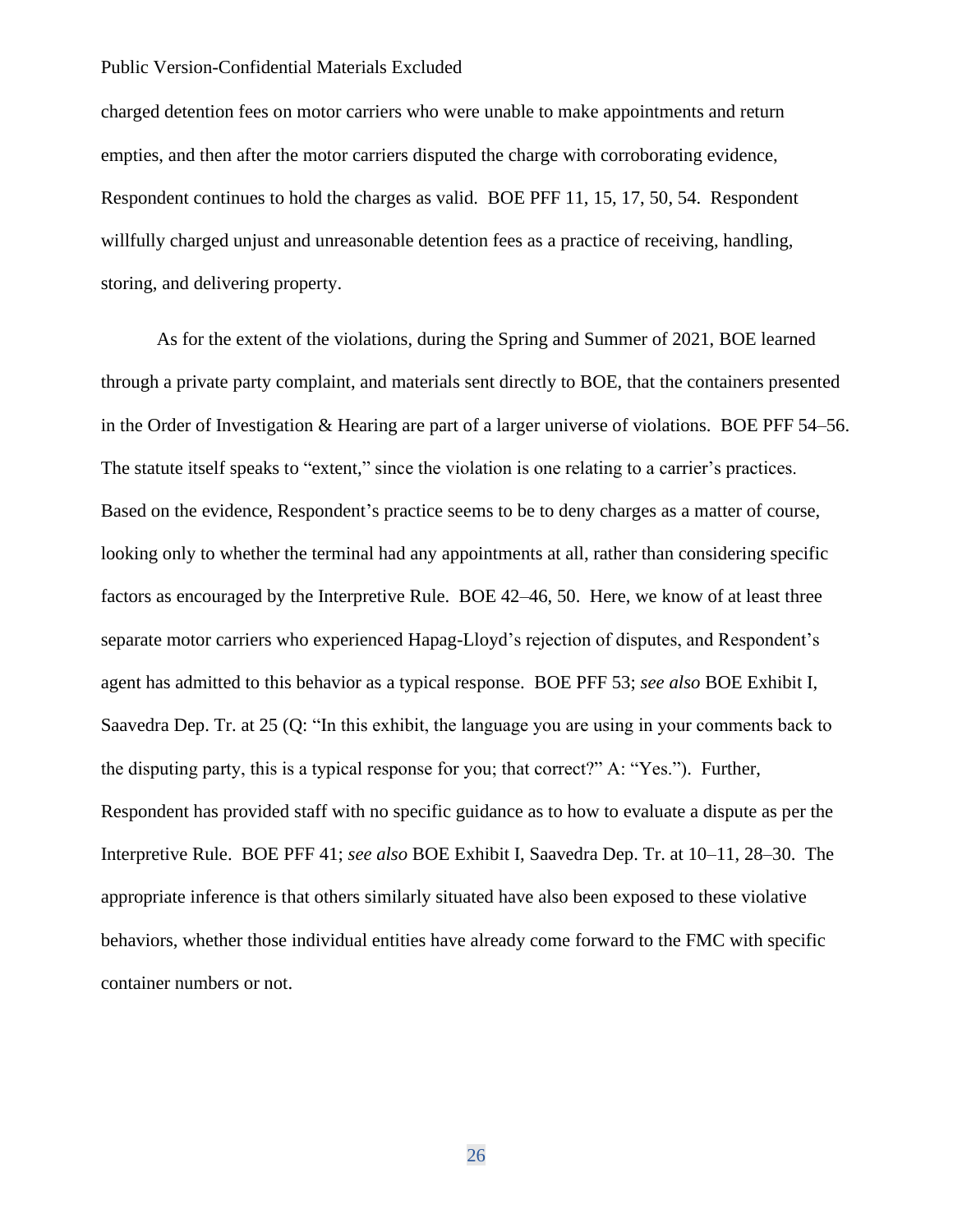### 2. Respondent's Culpability and History of Prior Offenses

Respondent is culpable for this conduct. As established though its agency relationship, and settled agency law, Hapag-Lloyd, A.G. is culpable for the actions of its agent.

As for history of prior offenses, Respondent has not been the subject of an enforcement action since 1990, when it participated in an informal settlement of malpractices in the Trans-Pacific trade.<sup>5</sup> However, the Commission recognizes that a scant history of prior offenses only means "that there is no history of any formal Commission proceeding regarding" a respondent or its principals. *Pacific Champion Express Co., Ltd. — Possible Violations of Section 10(b)(1) of the Shipping Act of 1984*, 28 S.R.R. 1185, 1192 (ALJ 1999). The Commission is allowed "to draw reasonable inferences from the evidence and reach conclusions in the absence of a 'smoking gun.'" *Id.*

### 3. Respondent's Ability to Pay a Civil Penalty

Respondent is one of the largest ocean carriers in the world. In 2021 Respondent ranked as the number sixth VOCC for imports to the United States, transporting over 2 million TEUs, and ranked fourth VOCC for exports from the United States, transporting over 1.14 million TEUs.<sup>6</sup> Respondent boasts a container stock of over 3 million TEUs. Press Release, HAPAG-LLOYD, https://www.hapag-lloyd.com/content/dam/website/downloads/press\_and\_media/publications/22- 02-01\_HLAG\_PM\_Prelims\_ENG.pdf (last visited Mar. 11, 2022). Additionally, Respondent has reported record profits during the period at issue. Hapag-Lloyd Achieves Extraordinary Strong Result in First Nine Months Of 2021, HAPAG-LLOYD, https://www.hapaglloyd.com/en/company/press/releases/2021/11/hapag-lloyd-achieves-extraordinary-strong-result-in-

<sup>&</sup>lt;sup>5</sup> Fact Finding 18. Agreement number E-36-90. Respondents entered informal compromises of civil penalties on November 23, 1981 (\$2,500), May 5, 1982, (\$5,000), August 2, 1984 (\$1,500), and July 12, 1990 (\$75,000).

<sup>6</sup> According to Datamyne, a publicly searchable trade database, located at www.datamyne.com.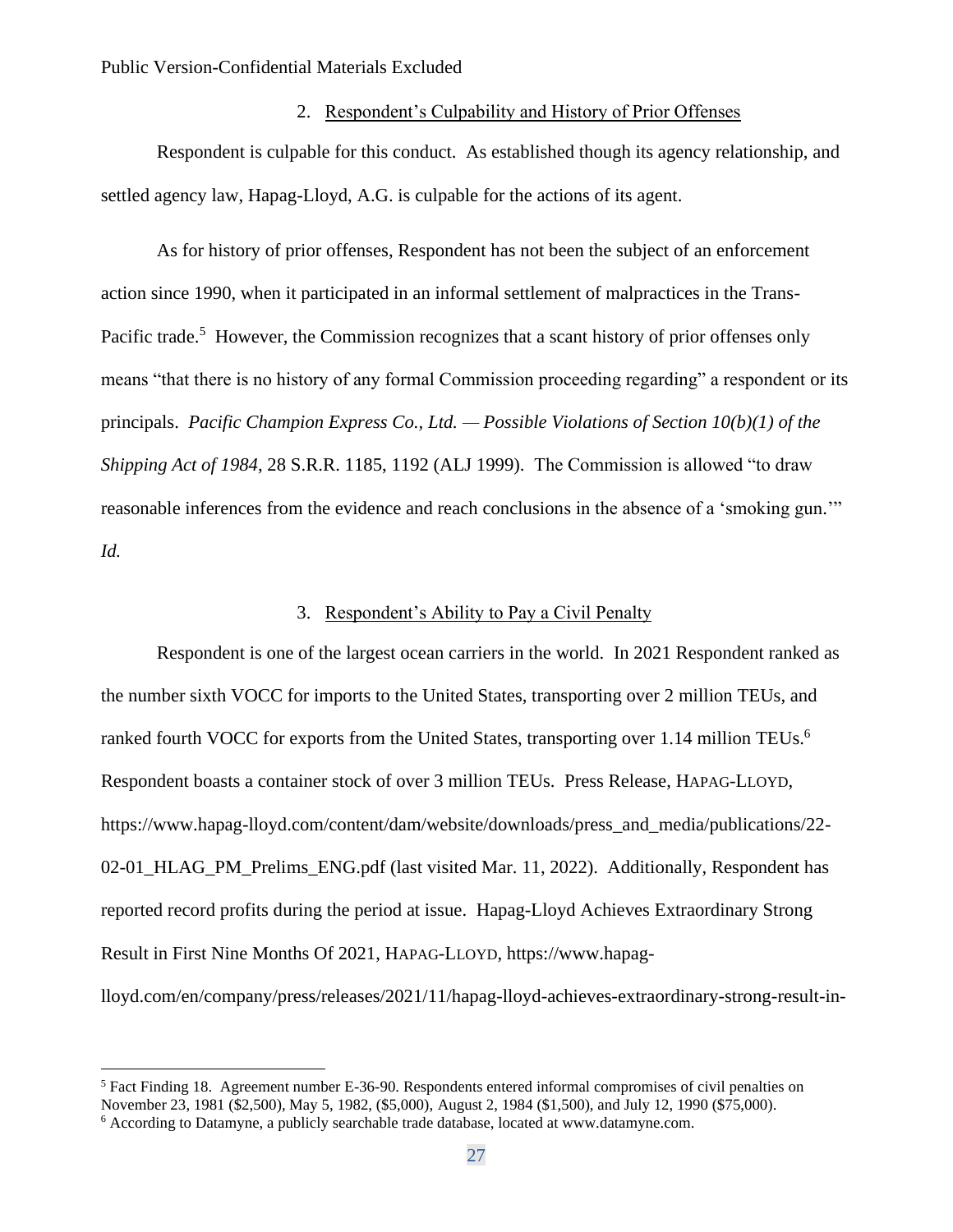first-nine-m.html (last visited Mar. 11, 2022); Hapag-Lloyd is the Latest to report Extraordinarily Strong Results, MARITIME EXECUTIVE, https://www.maritime-executive.com/article/hapag-lloyd-isthe-latest-to-report-extraordinarily-strong-results (last visited Mar 11, 2022). Hapag-Lloyd has been experiencing unprecedented financial performance. From O2 to O3 2021 alone, their EBITDA (earnings before interest, taxes, depreciation, and amortization) *increased* by \$3.2 Billion, and their sales/revenue growth was up over 100 percent. HAPAG-LLOYD AG, WSJ MARKETS, https://www.wsj.com/market-data/quotes/DE/XMUN/HLAG/financials (last visited Mar. 11, 2022). Respondent reports collecting over  $\{$   $\}$  dollars in detention and demurrage fees between **BOE Exhibit N. HAPAG-Llovd Agency Agreement at**  $\{ \mid$ 

HL000242. Respondent is able to pay a substantial civil penalty, commensurate with its violation.

### 4. Commission's Policies for Deterrence and Future Compliance

Other actions by the Commission have not deterred Respondent. This includes the Interpretive Rule, the Commission's many press releases related to the subject, and not even the filing of this litigation. See generally https://www.fmc.gov/new-guidance-detention-demurrage/; https://www.fmc.gov/fmc-vocc-audit-team-urges-carriers-to-adopt-detention-demurrage-bestpractices/; https://www.fmc.gov/interim-report-in-investigation-of-detention-demurrage-practicesreleased. To date, Respondent has not waived the charges at issue, nor changed its practices, nor changed its language in communications to the public. BOE PFF54–56. Considering these factors, justice requires a significant penalty to deter the violative behavior at issue and ensure future compliance.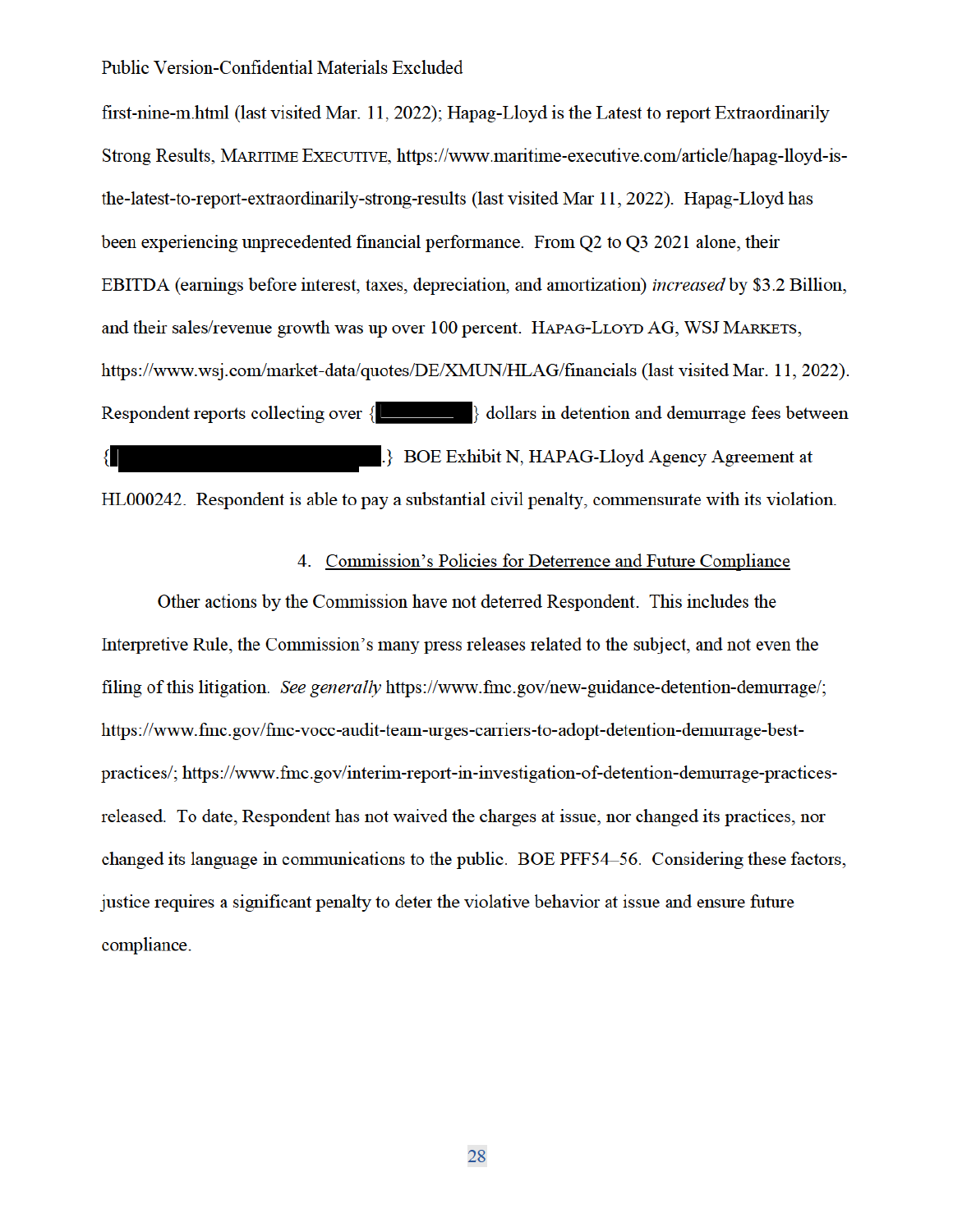## 5. Calculation of Penalty to be Assessed

A Section 41102(c) violation is one relating to a respondent's business practices in general, not just to a limited number of shipments. However, for ease of calculation, BOE bases its calculations on the eleven containers that were included in the Order of Investigation & Hearing.

As previously established, this is a knowing and willful violation. The Commission published its factors for determining when, under Section  $41102(c)$ , a charge would be considered unreasonable, and Respondent was aware of this guidance over a year before these containers were returned. BOE PFF 1–4. Respondent was on direct notice at least by May 18, 2020 yet ignored the guidance. The statutory maximum for a knowing and willful violation of Section 41102 is \$65,666. 46 U.S.C. § 41107(a).<sup>7</sup> This amount multiplied by eleven totals to \$722,326. Respondent could have waived these charges in accordance with the Interpretive Rule at any time. Instead, Hapag-Lloyd rejected the disputes on July 26, 2021, 228 days before the filing of this brief. Each day of a continuing violation is a separate offense.  $46$  U.S.C.  $\frac{6}{9}$  41107(a). This calculation generates a statutorily authorized penalty of \$164,690,328 for these eleven containers alone. BOE contends that a minimum of 10% of this amount is necessary to deter future violative behavior since no other actions by the Commission have been effective. Hence, a substantial civil penalty is appropriate and warranted by the facts of this case. Therefore, BOE respectfully requests the ALJ impose a penalty of at least \$16.5 million on Respondent. This amount is less than  $\{ \}$  % of what Respondent reports to have collected between  $\{$  $\}$  in demurrage and detention fees. BOE Exhibit N, HAPAG-Lloyd Agency Agreement and Billing Totals at HL000242.

<sup>&</sup>lt;sup>7</sup> Effective January 14, 2022, the maximum amount for knowing and willful violations was adjusted for inflation to \$65,666. These adjustments were made applicable to violations predating the increase which are assessed after January 15, 2022. 46 C.F.R. §§ 506.4 and 506.5.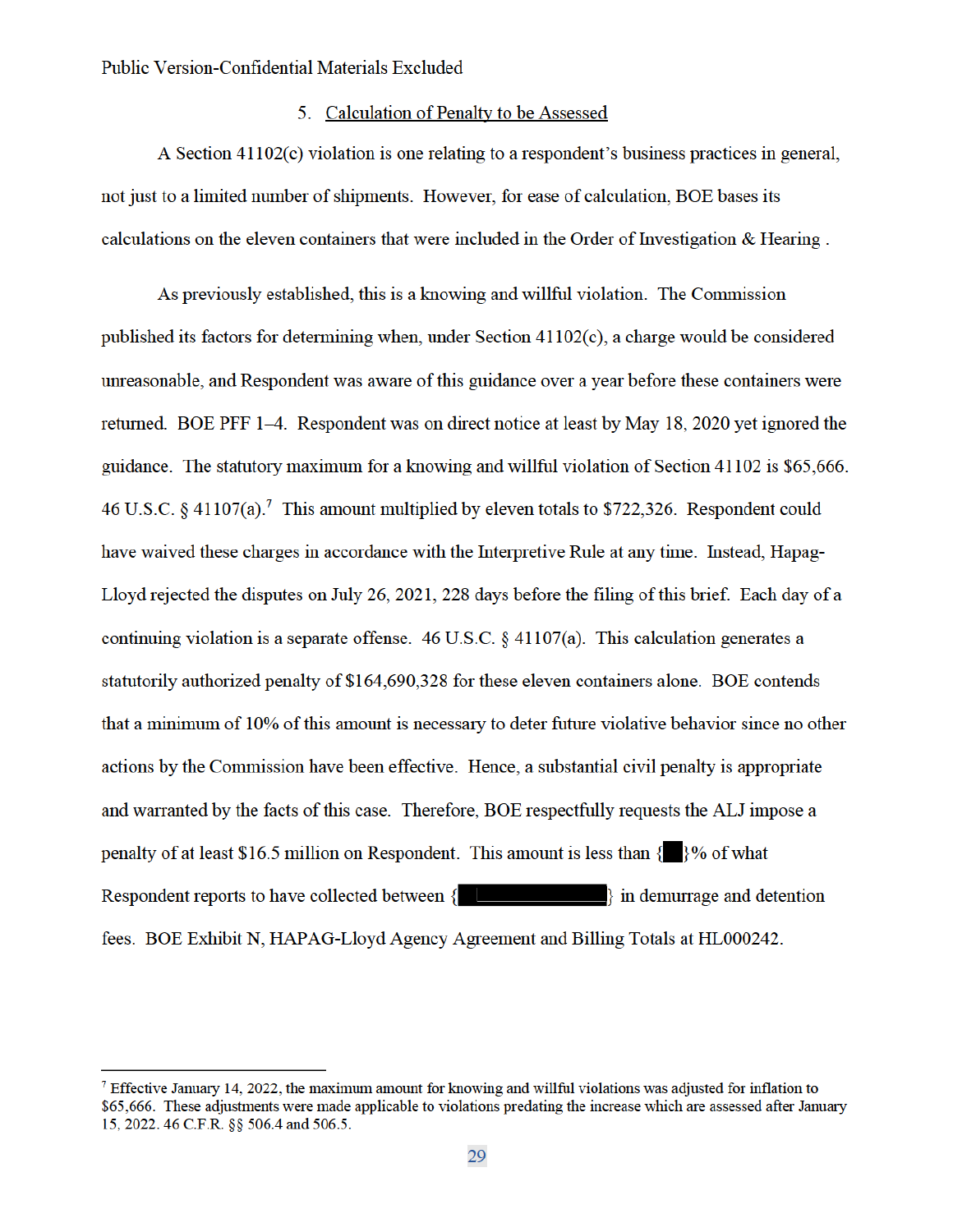#### **C. Cease and Desist Orders Should be Issued Against Respondent**

Cease and desist orders are appropriate:

when there is a reasonable likelihood that a respondent will continue or resume its unlawful activity .... One reason to issue such an order is to alert the shipping industry so as to forestall future violations and to enhance enforcement ability by adding another tool, namely, enforcement of a Commission cease and desist order, if necessary.

*Ever Freight Int'l Ltd., et al.- Possible Violations of Sections 10(a)(l) and 10(b)(l) of the Shipping Act of 1984*, 28 S.R.R. 329, 333 (ALJ 1998). In addition to an appropriate deterrent civil penalty amount, a cease-and-desist order is proper in this case. BOE requests that Respondent be ordered to follow the previously published Interpretive Rule. Respondent should be ordered to cease collection of detention charges on the containers at issue, and on other containers similarly situated.

To address future behaviors, Respondent should be ordered to desist from collecting detention charges from motor carriers when they dispute such charges and provide evidence to Respondent that points to their inability to return containers in a timely manner due to circumstances beyond their control. When a motor carrier produces evidence such as screenshots reflecting appointment unavailability, or email communications, demonstrating a lack of appointments and a genuine effort to timely return the containers, detention charges should be waived because they do not achieve the purpose of promoting freight fluidity.

#### **III. CONCLUSION**

BOE respectfully requests that the ALJ (1) find that Respondent knowingly and willfully violated the Shipping Act at 46 U.S.C.  $\S$  41102(c); (2) asses a civil penalty of not less than \$16,500,000; and (3) order Respondent to cease and desist from violating Section 41102(c) by refusing to waive detention charges on motor carriers when presented with evidence that containers could not be returned due to exigent circumstances.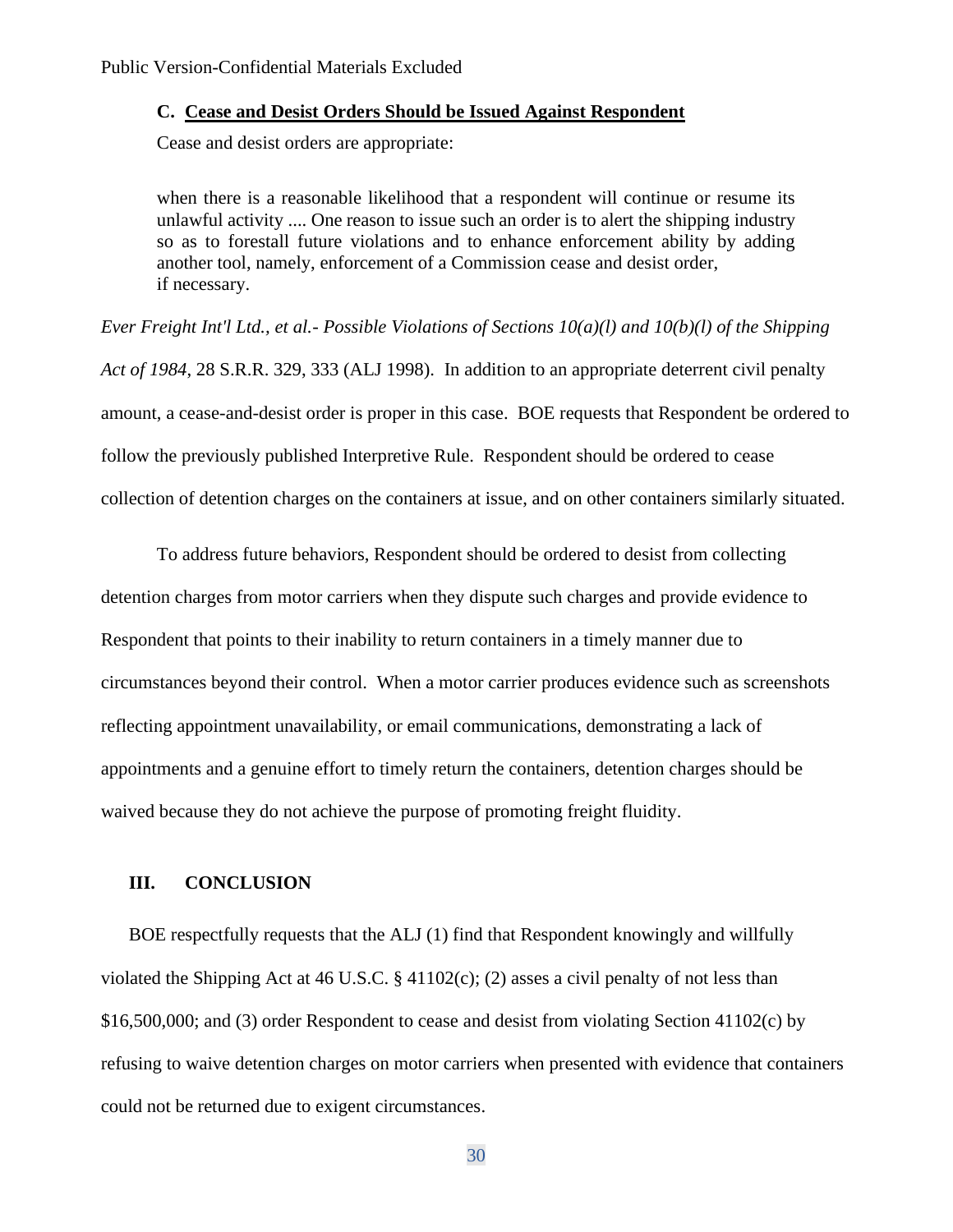Respectfully submitted, MARYANNE Digitally signed by **MUNDY** Date: 2022.03.16 18:29:37 -04'00'

Benjamin K. Trogdon, Director Maryanne G. Mundy, Trial Attorney mmundy@fmc.gov Serena L. Tang, Trial Attorney stang@fmc.gov Bureau of Enforcement Federal Maritime Commission 800 N. Capitol St., N.W. Washington D.C. 20573 (202) 523 5783

March 16, 2022